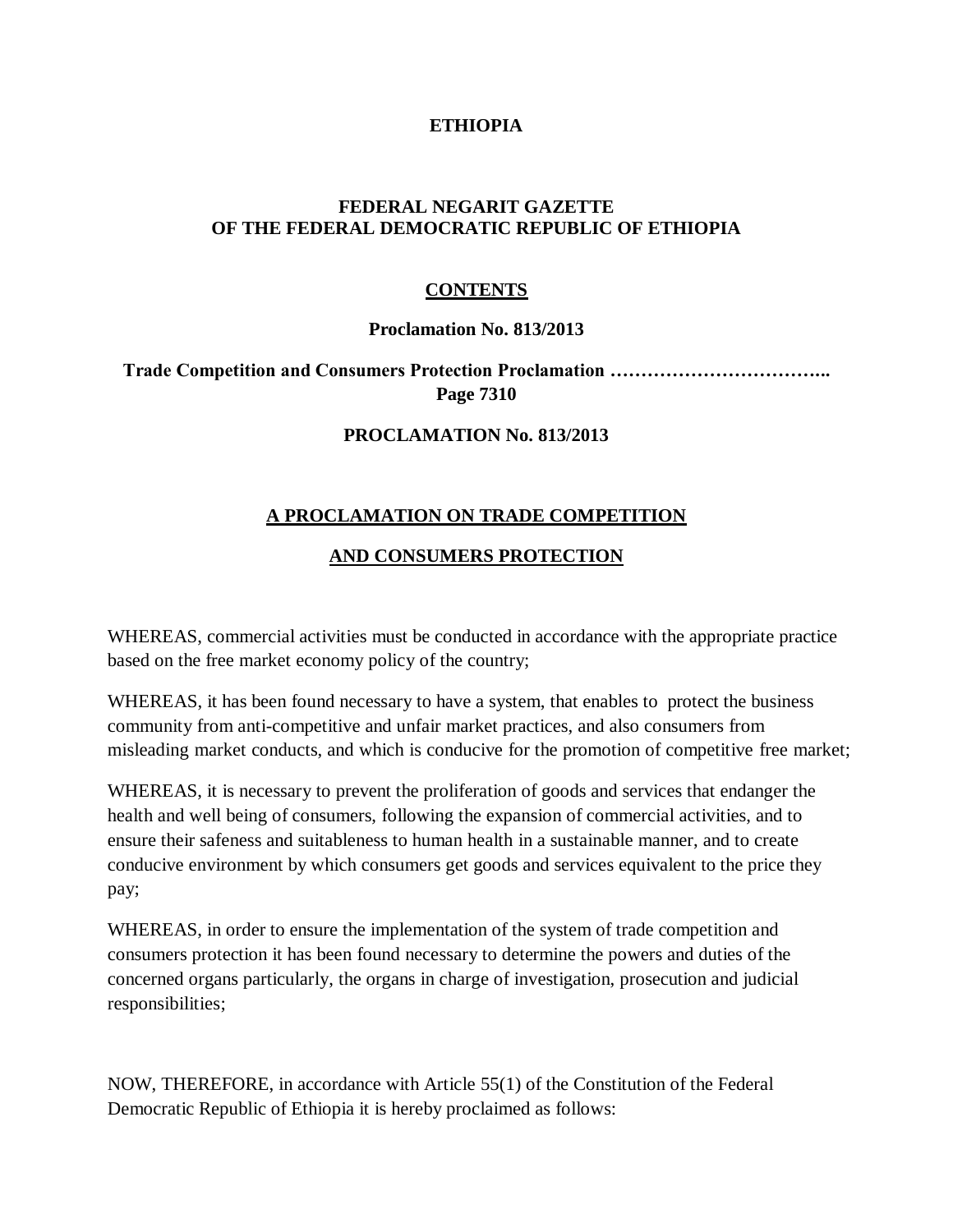# **PART ONE**

# **GENERAL**

### **1. Short Title**

This Proclamation may be cited as the "Trade Competition and Consumers Protection Proclamation No. 813/2013".

### **2. Definitions**

In this Proclamation unless the context otherwise requires:

1/ "goods" means movable commodities that are being purchased or sold or leased or by which any commercial activity is conducted between persons except monies in any form and securities;

2/ "service" means any commercial dispensing of service for consideration other than salary or wages;

3/ "basic goods or services" means goods or services related to the daily needs of consumers, the shortage of which in the market may lead to unfair trade practice;

4/ "consumer" means a natural person who buys goods and services for his personal or family consumption, whether the price is being paid by him or another person and not for manufacturing activity or resale;

5/ "business person" means any person who professionally and for gain carries on any of the activities specified under Article 5 of the Commercial Code, or who dispenses services, or who carries on those commercial activities designated as such by law;

6/ "commercial activity" means any activity carried on by a business person as defined under sub-article (5) of this Article;

7/ "manufacturing activity" includes any formulation, alteration, assembling and prefabrication activity carried on by an industry;

8/ "essential facility" means an infrastructure or resource that cannot be easily found or not much often available, and which is very important to competitors in order to supply their goods and services to their customers;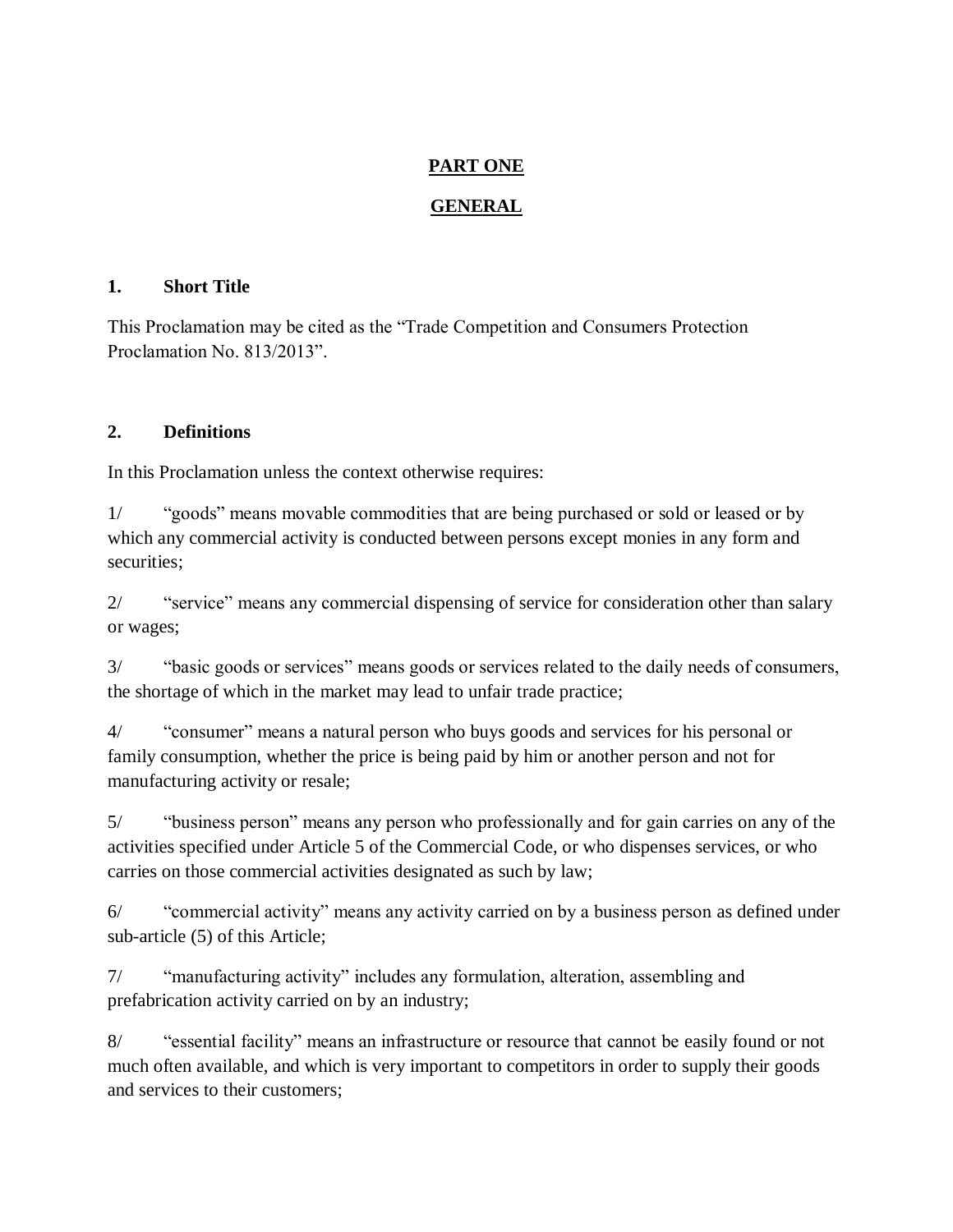9/ "unfair trade practice" means any act in violation of provisions of trade related laws;

10/ "wholesaler" means any person who sells goods to a retailer after buying them from a manufacturer or an importer; when a manufacturer or an importer sells goods to a retailer or to a wholesaler, he shall be considered to have been engaged in wholesale business;

11/ "retailer" means any person who sells goods to consumers or users after buying them from a wholesaler or a manufacturer or an importer; when a wholesaler or a manufacturer or an importer sells goods to consumers or users, he shall be considered to have been engaged in retail business;

12/ "Ministry" or "Minister" means the Ministry or Minister of Trade, respectively;

13/ "annual turnover" means the total annual income derived from the sell of goods or services before the year the decision is rendered; in case of beginer traders with less than one budget year of existence it is the total income with in that period;

14/ "region" means any state referred to in Article 47(1) of the Constitution of the Federal Democratic Republic of Ethiopia;

15/ "bureau" means the trade and industry bureau or another appropriate organ of a region or the Addis Ababa or the Dire Dawa city administration;

16/ "person" means any natural or juridical person;

17/ any expression in the masculine gender includes the feminine.

# **3. Objective**

This Proclamation shall have the following objectives:

1/ to protect the business community from anti-competitive and unfair market practices, and also consumers from misleading market conducts, and to establish a system that is conducive for the promotion of competitive free market;

2/ to ensure that consumers get goods and services safe and suitable to their health and equivalent to the price they pay; and

3/ to accelerate economic development.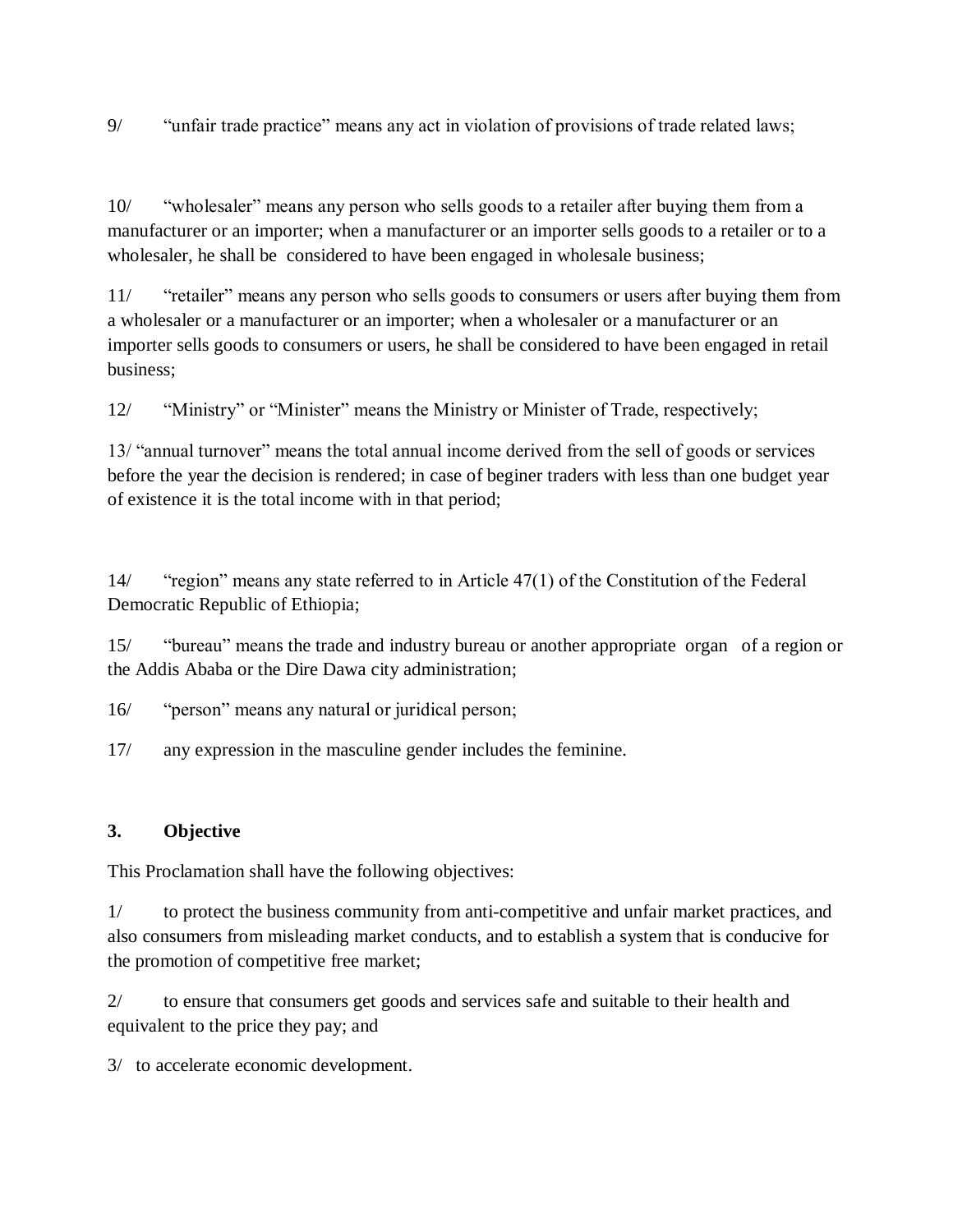# **4. Scope of Application**

1/ This Proclamation shall apply to any commercial activity or transaction in goods or services conducted or having effect within the Federal Democratic Republic of Ethiopia.

2/ Notwithstanding the provision of sub-article (1) of this Article the Council of Ministers may specify by regulation those trade activities it deems vital in facilitating economic development to be exempted from the application of the provisions of Part Two of this Proclamation.

3/ The provisions of this Proclamation may not affect the applicability of regulatory functions and administrative measures to be undertaken in accordance with other laws.

# **PART TWO**

# **PROHIBITION OF ANTI-COMPETITIVE TRADE PRACTICES AND REGULATION OF MERGER**

# **SECTION ONE**

# **PROHIBITION OF ANTI-COMPETITIVE TRADE PRACTICES**

#### **5. Abuse of Market Dominance**

1/ No business person, either by himself or acting together with others, may carry on commercial activity by openly or dubiously abusing the dominant position he has in the market.

2/ For the purpose of sub-article (1) of this Article the following shall be deemed acts of abuse of market dominance:

a) limiting production, hoarding or diverting, preventing or withholding goods from being sold in the regular channels of trade;

b) doing directly or indirectly such harmful acts, aimed at a competitor, as selling at a price below cost of production, causing the escalation of the costs of a competitor or preempting inputs or distribution channels;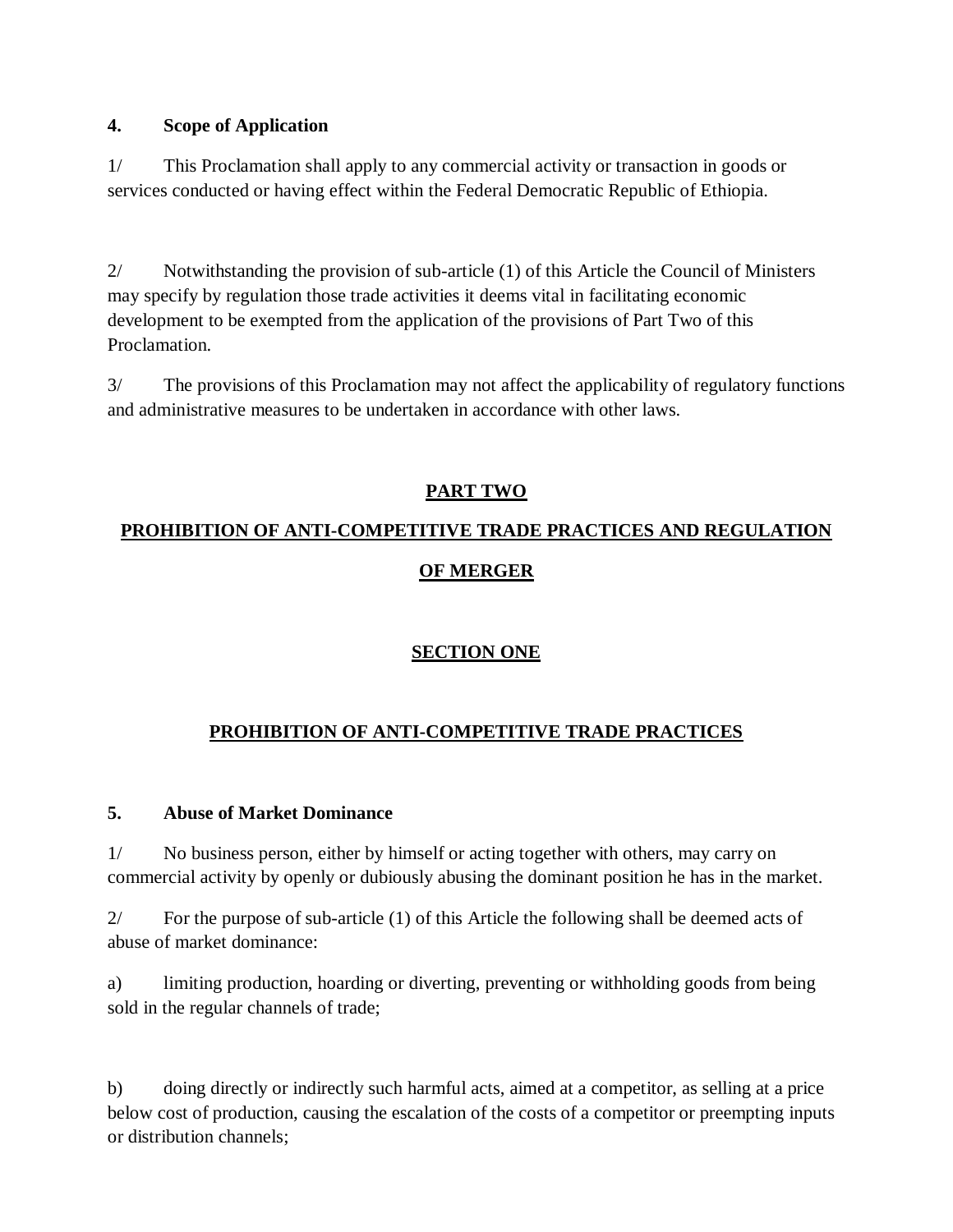c) directly or indirectly imposing unfair selling price or unfair purchase price;

d) refusing, contrary to the clearly prevalent trade practice, to deal with others on terms the dominant business person customarily or possibly could employ as though the terms are not economically feasible to him;

e) without justifiable economic reasons, denying access by a competitor or a potential competitor to an essential facility controlled by the dominant business person;

f) without justifiable economic reasons, discriminating custom ers in prices and other conditions in the supply and purchase of goods and services;

g) without justifiable economic reasons making the supply of particular goods or services dependent on the acceptance of competitive or non-competitive goods or services or imposing restrictions on the distribution or manufacture of competing goods or services or making the supply dependent on the purchase of other goods or services having no connection with the goods or services sought by the customer;

h) without justifiable economic reasons and in connection with the supply of goods or services, imposing such restrictions as to where or to whom or in what conditions or quantities or at what prices the goods or services shall be resold or exported;

i) other similar acts specified by regulation to be issued for the implementation of this Proclamation.

3/ The following shall be deemed justifiable economic reasons for the purpose of applying the provisions of paragraphs (e), (f), (g) and (h) of sub-article (2) of this Article:

a) maintenance of quality and safety of goods and services;

b) leveling with prices or benefits offered by a competitor;

c) achieving efficiency and competitiveness;

d) other similar reasons specified by regulation to be issued for the implementation of this Proclamation.

# **6. Assessment of Dominance**

1/ A business person either by himself or acting together with others in a relevant market, is deemed to have a dominant market position, if he has the actual capacity to control prices or other conditions of commercial negotiations or eliminate or utterly restrain competition in the relevant market.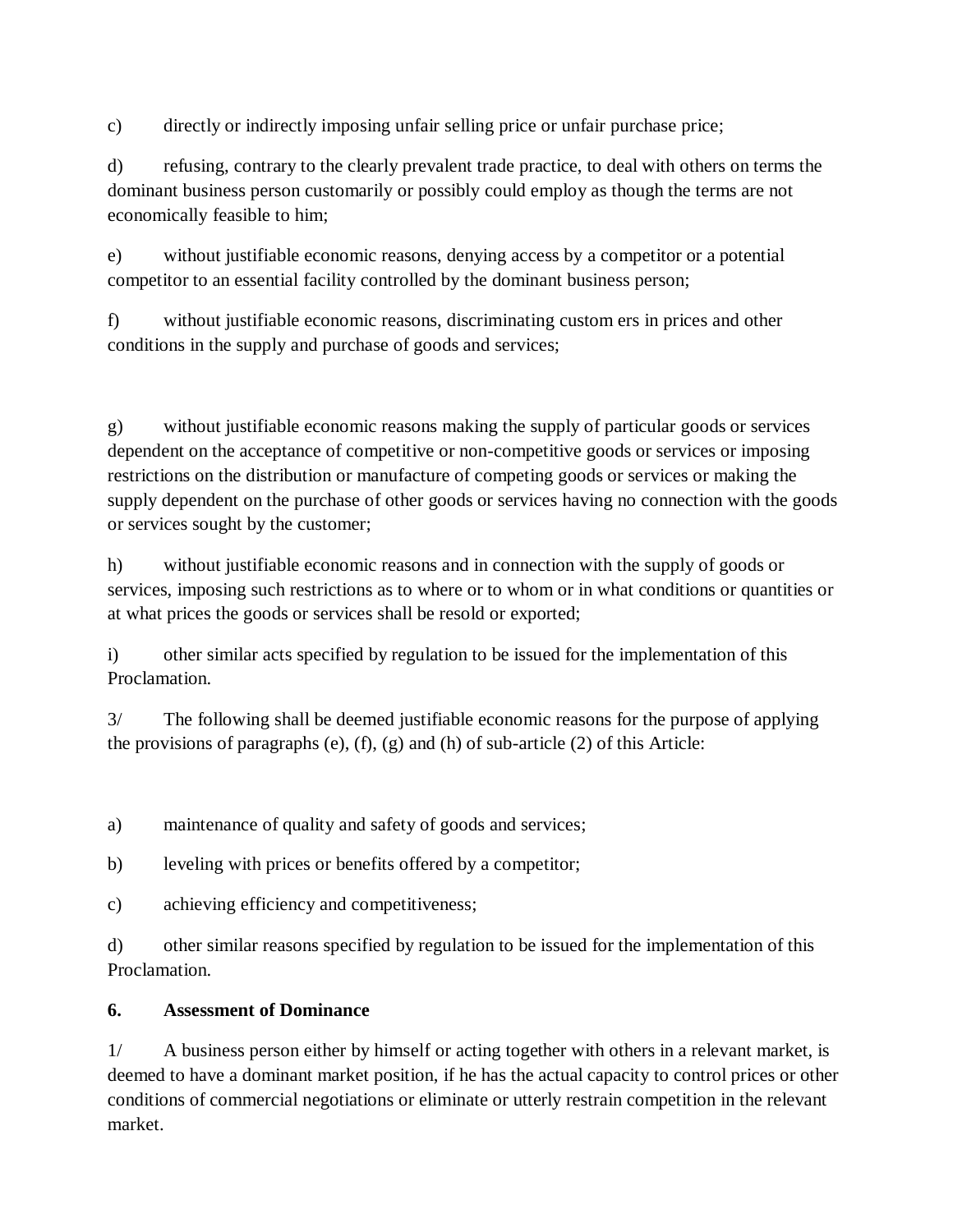2/ A dominant position in a certain market may be assessed by taking into account the business person's share in the market or his capacity to set barriers against the entry of others into the market or other factors as may be appropriate or a combination of these factors.

3/ The market relevant for the assessment of a dominant position is the market that comprises goods or services that actually compete with each other or goods or services that can be replaced by one another.

4/ The geographic area of such market is the area in which the conditions of competition are sufficiently homogeneous and can be distinguished from the conditions of competition in neighboring markets.

5/ The Council of Ministers may determine by regulation the numerical expression of the degree of market dominance.

# **7. Anti-Competitive Agreements, Concerted Practices and Decisions**

1/ An agreement between, or concerted practice by, business persons or a decision by association of business persons in a horizontal relationship shall be prohibited if:

a) it has the effect of preventing or significantly lessening competition, unless a party to the agreement, concerted practice or decision can prove that any technological, efficiency or other pro-competitive gain resulting from it outweighs that effect; or

b) it involves, directly or indirectly, fixing a purchase or selling price or any other trading condition, collusive tendering, or dividing markets by allocating customers, suppliers, territories or specific types of goods or services.

2/ An agreement between business persons in a vertical relationship shall be prohibited if:

a) it has the effect of preventing or significantly lessening competition, unless a party to the agreement can prove that any technological, efficiency or other pro-competitive gain resulting from it outweighs that effect; or

b) it involves the setting of minimum resale price.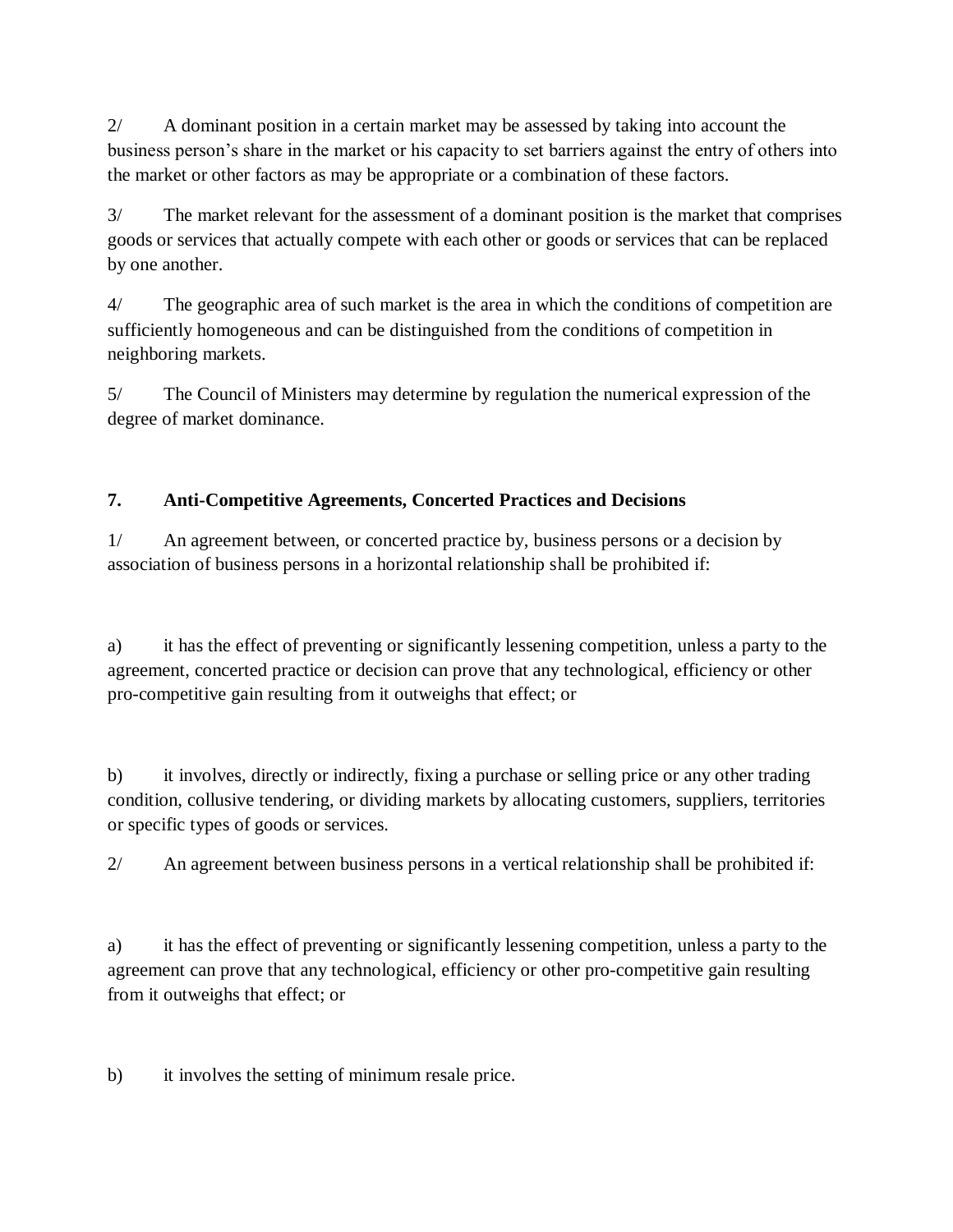3/ For the purpose of applying sub-article (1) and (2) of this Article:

a) the term "agreement" includes mutual understanding, written or oral contract and operational procedures, whether or not legally enforceable;

b) "concerted practice" means a unified or cooperative conduct of business persons depicted in a way that does not look like an agreement and done to substitute individual activity;

c) horizontal relationship is deemed to exist between competing business persons in a certain market, whereas vertical relationship is deemed to exist between business persons and their customers or suppliers or both.

# **8. Unfair Competition**

1/ No business person may, in the course of trade, carry out any act which is dishonest, misleading or deceptive, and harms or is likely to harm the business interest of a competitor.

2/ The following shall be deemed acts of unfair competition:

a) any act that causes or is likely to cause confusion with respect to another business person or its activities, in particular, the goods or services offered by such business person;

b) any act of disclosure, possession or use of information of another business person, without the consent of the rightful owner, in a manner contrary to honest commercial practice;

c) any false or unjustifiable allegation that discredits, or is likely to discredit another business person or its activities, in particular the goods or services offered by such business person;

d) comparing goods or services falsely or equivocally in the course of commercial advertisement;

e) disseminating to consumers or users, false or equivocal information including information the source of which is not known, in connection with the price or nature or system of manufacturing or manufa cturing place or content or suitableness for use or quality of goods or services;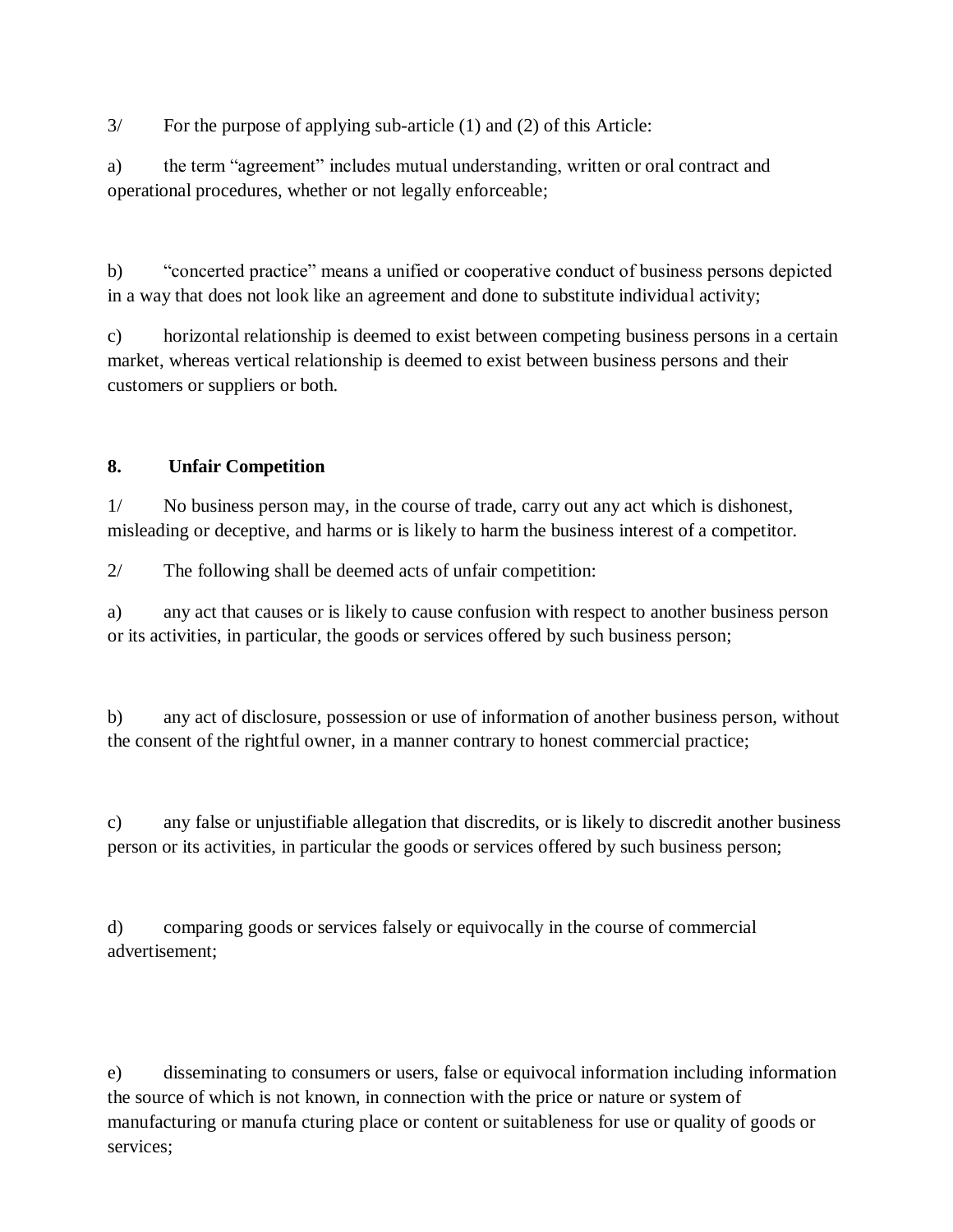f) obtaining or attempting to obtain confidential business information of another business person through his current or former employees or obtaining the information to pirate his customers or to use for purposes that minimizehis competitiveness;

g) other similar acts specified by regulation to be issued for the implementation of this Proclamation.

# **SECTION TWO**

# **REGULATION OF MERGER**

# **9. Prohibitions**

1/ No business person may enter into an agreement or arrangement of merger that causes or is likely to cause a significant adverse effect on trade competition.

2/ No agreement or arrangement of merger may come into effect before obtaining approval from the Authority pursuant to Article 11 of this Proclamation.

3/ For the purpose of applying the provisions of this Article merger shall be deemed to have occurred:

a) when two or more business organizations previously having independent existence amalgamate or when such business organizations pool the whole or part of their resources for the purpose of carrying on a certain commercial activity; or

b) by directly or indirectly acquiring shares, securities or assets of a business organization or taking control of the management of the business of another person by a person or group of persons through purchase or any other means.

# **10. Notification of Merger**

1/ Any business person who proposes to enter into an agreement or arrangement of merger shall give notice to the Authority by disclosing the details of the proposed merger.

2/ The Authority shall, upon receipt of the notification of merger pursuant to sub-article (1) of this Article, investigate the possible adverse effect of the proposed merger on trade competition.

3/ In the course of investigating the possible effect of a proposed merger, the Authority may: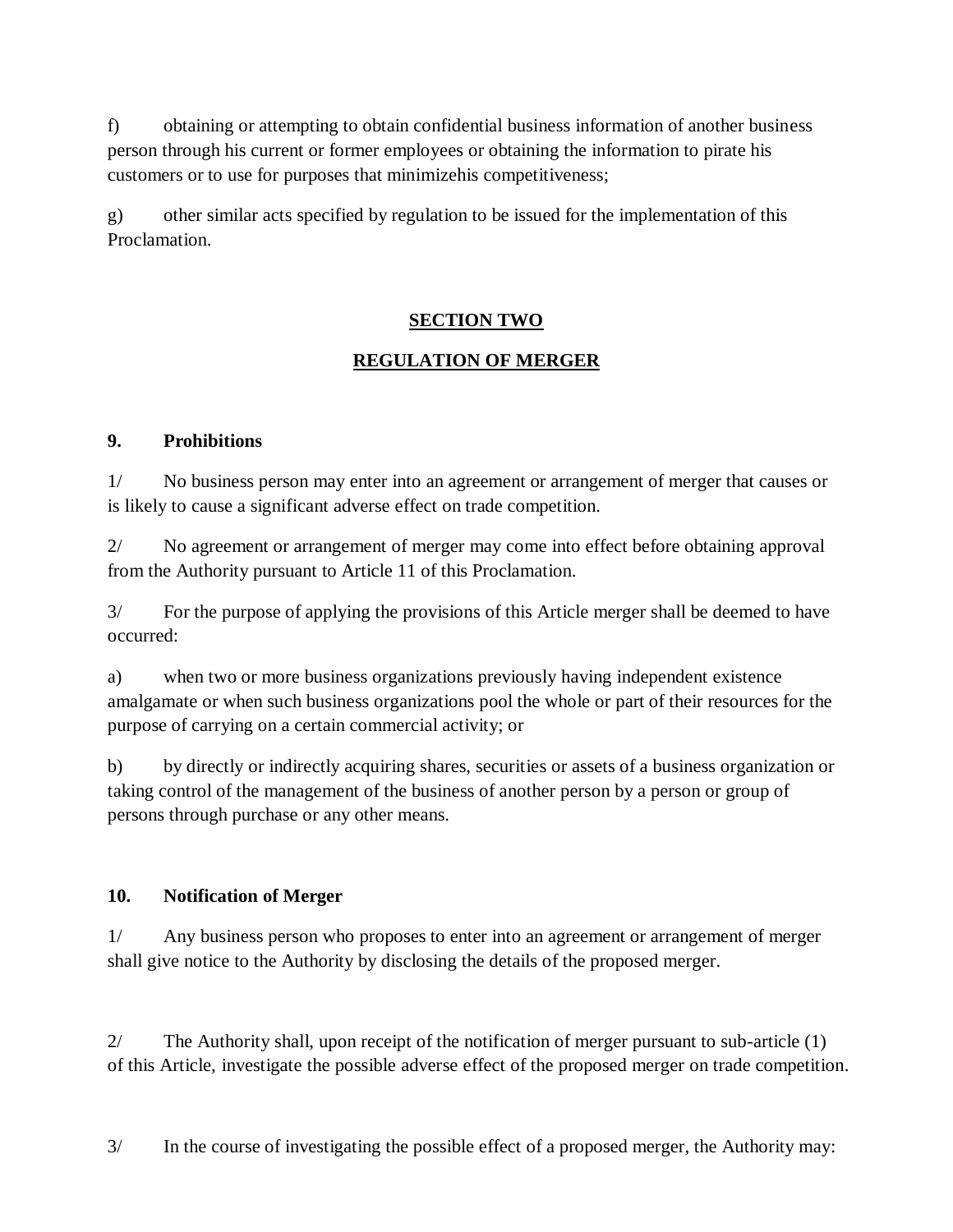a) where deemed necessary, require the parties to the merger to submit additional information or document within a specified period of time; and

b) invite, by a notice published on a newspaper having wide circulation, any business person who is likely to be affected by the said merger, to submit his written objections, if any, within 15 days from the date of publication of the notice.

# **11. Approval of Merger**

1/ The Authority, after having investigated the proposed merger, shall:

a) approve the merger, if it is of the opinion that the merger is not likely to have any significant adverse effect on trade competition;

b) prohibit the merger, if it is of the opinion that the merger is likely to have a significant adverse effect on trade competition; or

c) approve the merger subject to certain conditions, if it is of the opinion that the likely significant adverse effect of the merger on trade competition can be eliminated by complying with the conditions attached thereto.

2/ Notwithstanding the provision of paragraph (b) of sub-article (1) of this Article, the Authority may approve a merger proposal where the merger is likely to result in technological, efficiency or other pro-competitive gain that outweigh the significant adverse effects of the merger on competition, and such gain may not otherwise be obtained if the merger is prohibited.

# **12. Registration of Merger**

The concerned government office shall require the presentation of approval of the Authority issued in accordance with Article 11 of this Proclamation before registering a merger in the commercial register.

# **13. Revocation of Merger Approval**

1/ The Authority may revoke a merger approval where:

a) it discovers that the approval was obtained based on the presentation of false or fraudulent evidence; or

b) the conditions on the basis of which the approval has been obtained are not fulfilled.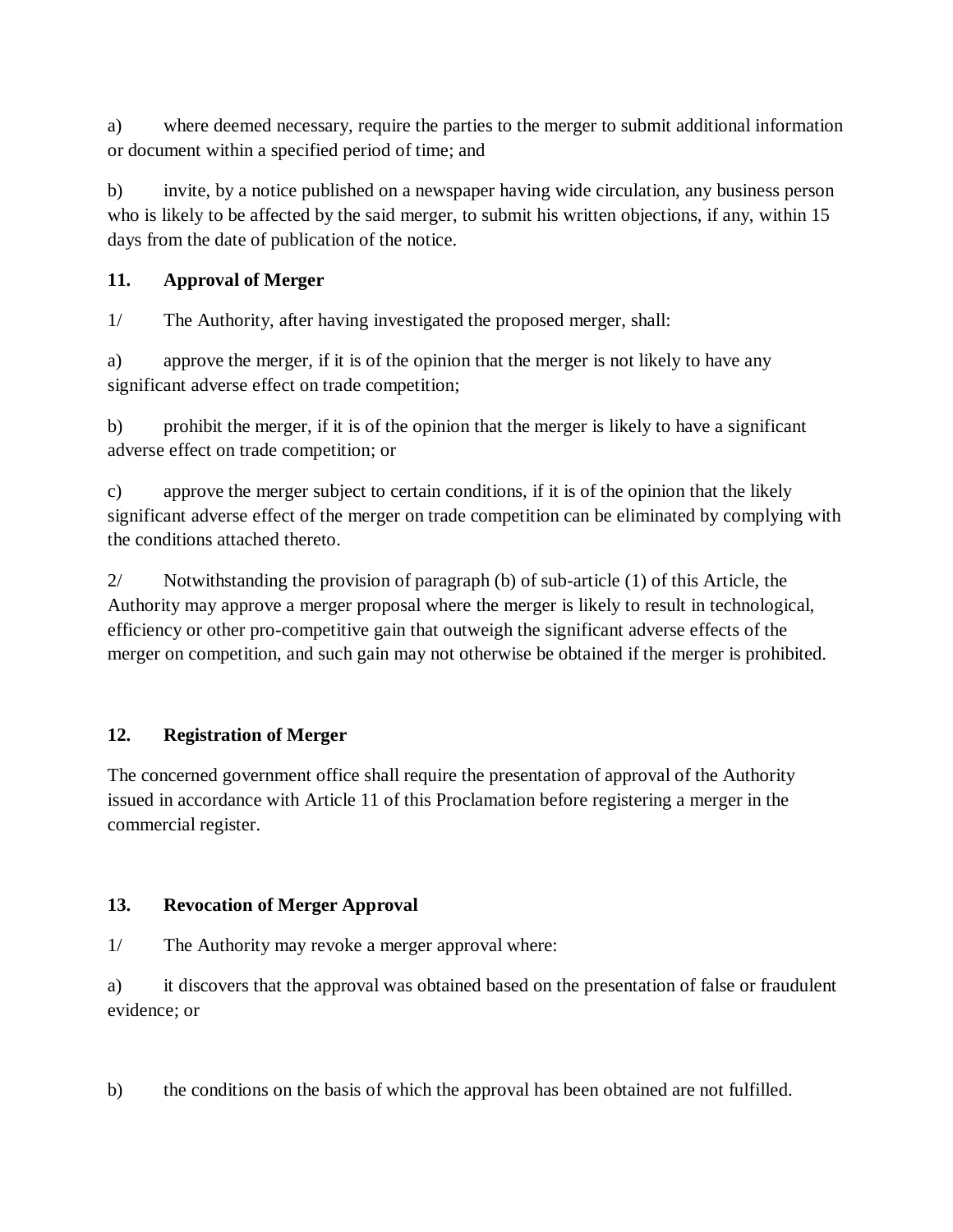2/ The Authority shall, following the revocation of a merger approval pursuant to sub-article (1) of this Article, inform the concerned government office to cancel the merger from the commercial register.

#### **PART THREE**

# **PROTECTION OF CONSUMERS AND DISTRIBUTION OF GOODS AND SERVICES SECTION ONE**

### **PROTECTION OF CONSUMERS**

#### **14. Rights of Consumers**

Every consumer shall have the right to:

1/ get sufficient and accurate information or explanation as to the quality and type of goods or services he purchases;

2/ buy goods and services on the basis of his own choice;

3/ not to be obliged to buy for the reasons that he looked into quality or options of goods and services or he made price bargain;

4/ be received humbly and respectfully by any business person and to be protected from such acts of the business person as insult, threat, frustration and defamation; and

5/ claim compensation or related either jointly or severally from persons who have participated in the supply of goods or services as manufacturer, importer, wholesaler, retailer or in any other way for damages he has suffered because of purchase or use of the goods or services.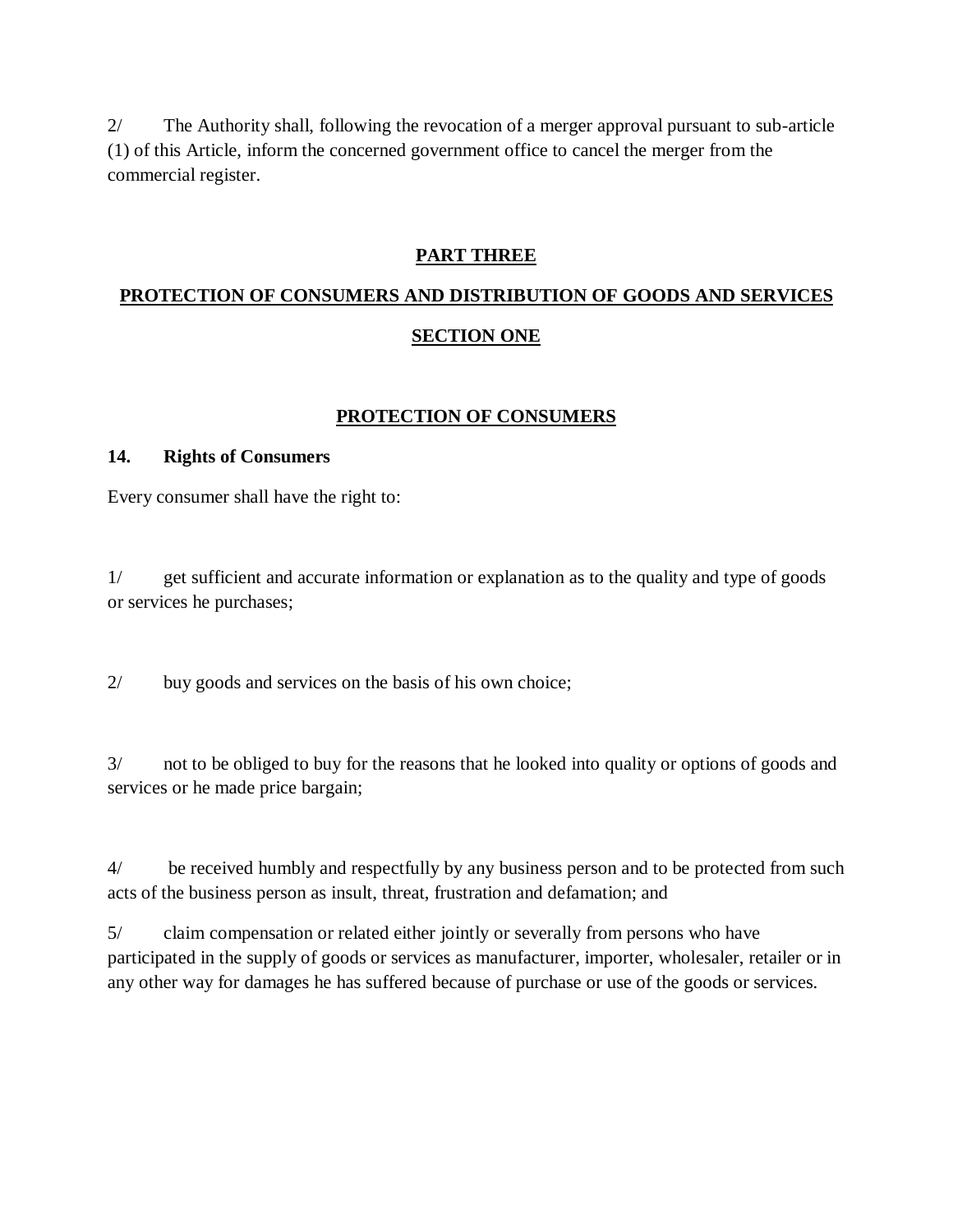### **15. Display of Price of Goods and Services**

1/ Any business person shall, display price of his goods and services by posting such list in a conspicuous place in his business premises or by affixing price tags on the goods.

2/ The price of goods and services shall be inclusive of taxes and other lawful fees.

#### **16. Labels of Goods**

1/ Any business person shall, affix labels on the goods he sells or provide them to the consumer on a separate paper.

2/ Labels affixed on goods shall indicate the following particulars as may be appropriate:

- a) the name of the goods;
- b) country of manufacturing or export of the goods;
- c) the gross and net weight, volume, and quantity of the goods;
- d) quality of the goods;
- e) description of materials used to manufacture the goods;
- f) technical specification of the goods and their operational or utilization methods;
- g) safety measures to be considered during the use of the goods;
- h) a warranty of the service of the goods to be provided by the business person;
- i) the names and addresses of the manufacturer, packer and importer;
- j) expiry date of the goods;
- k) manufacturing date of the goods;

l) indication that the goods have fulfilled requirements set in the Ethiopian standards; and

m) other details published in a public notice by the Ministry when deemed necessary to safeguard public interest.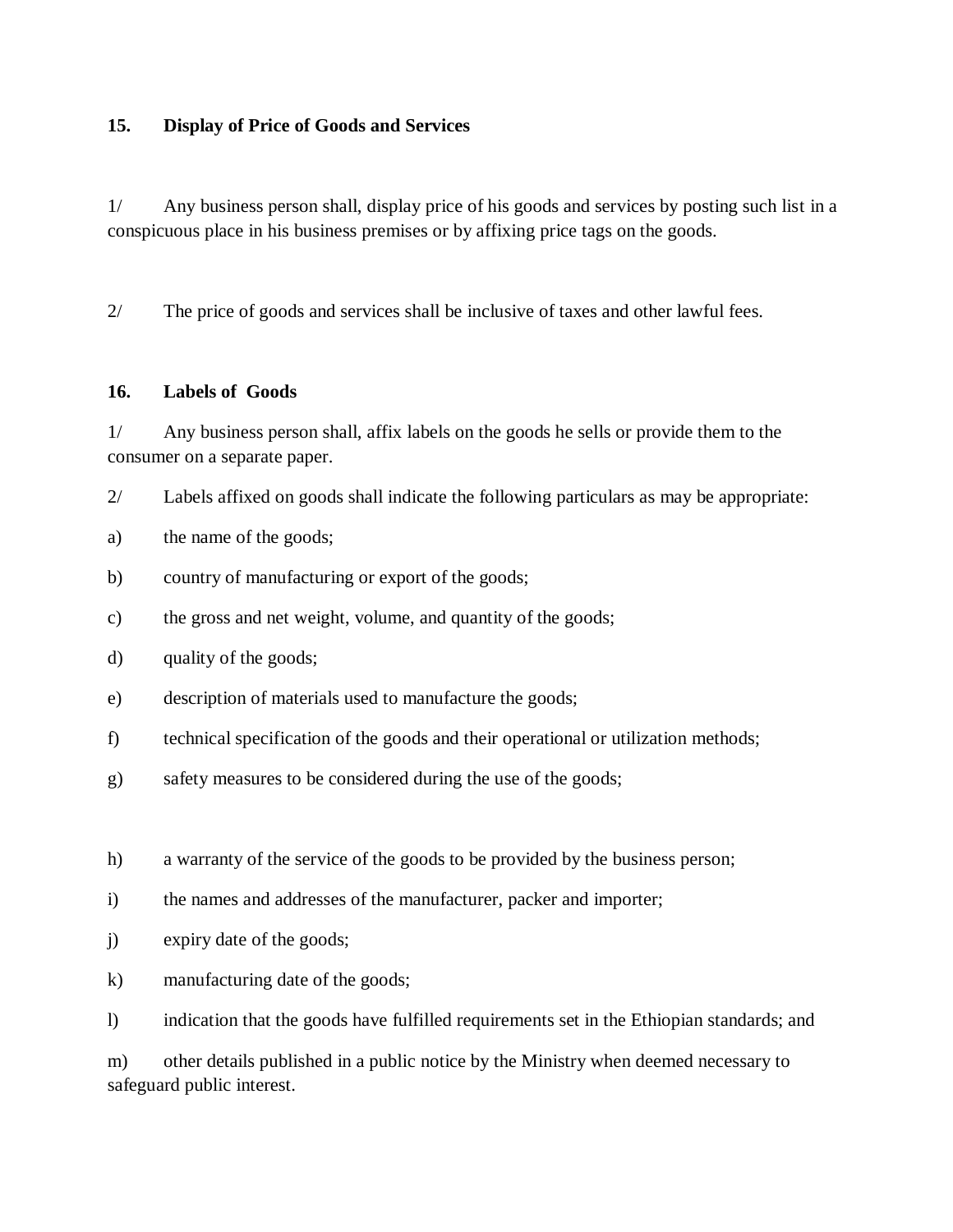3/ Labels to be posted on goods shall be posted or printed on the goods or the package, not be easily detachable and be written at least in the Amharic or English language.

# **17. Issuing Receipts and Keeping their Pads**

1/ Any business person shall have the obligation to issue receipts immediately to the consumer in respect of goods or services sold.

2/ The business person shall keep pads of receipts issued in respects of goods and services sold pursuant to sub article (1) of this Article or receipts obtained in respect goods and services he bought for re-sale, for 10 years.

# **18. Self Disclosure**

1/ Any business person shall display his trade name at an overt place.

2/ Any business person shall, upon request by a consumer relating to goods or services he sells, satisfactorily disclose himself and let the consumer take the information he wants.

# **19. Commercial Advertisements**

Commercial advertisements about goods and services announced by any means may not be false or misleading in any manner particularly on:

1/ the nature, components and quantity of the goods;

2/ the source, weight, volume, method of manufacturing, date of manufacturing and expiry date of the goods and how it is used;

3/ the manufacturer of the goods or the supplier of the service;

4/ the place of delivery of the service, its basic nature and use and how to use it;

5/ conditions of purchase of the goods or the service, after sales services, warranty, price and conditions of payment;

6/ quality marks;

7/ trade mark and emblem; and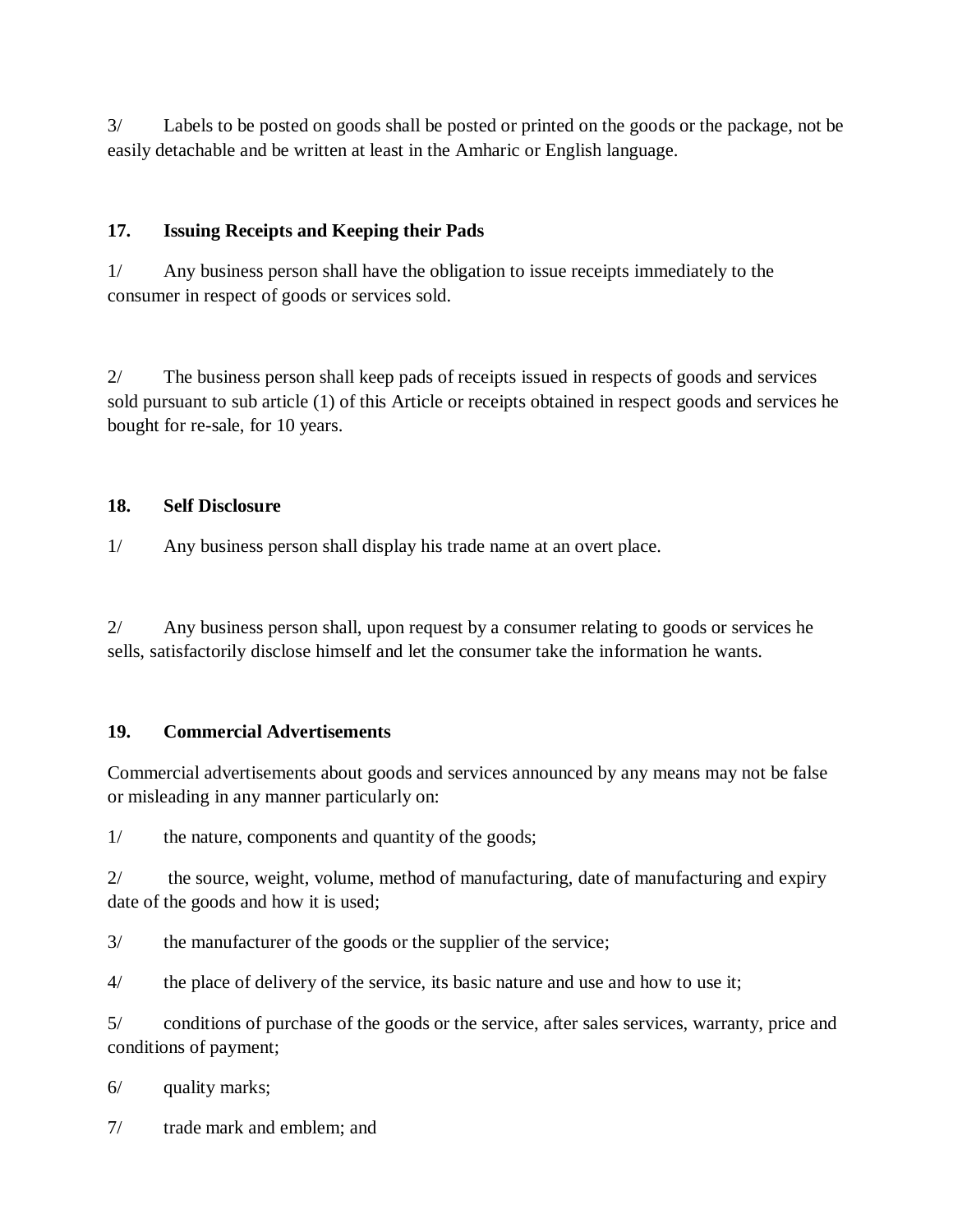8/ results expected by using the goods or services.

### **20. Defects in Goods and Services**

1/ Any consumer may report defects in goods and services purchased and the damage the defects may cause, to the Ministry or the relevant bureau.

2/ A consumer may, without prejudice to warranties or legal or contractual provisions more advantageous to him, demand the seller, within 15 days from the date of purchase:

a) in the case of defective goods, to replace the goods or refund the price paid; or

b) in the case of defective service, to re-deliver the service free of charge or to refund the fee paid.

3/ Any consumer shall have the right to claim, in accordance with the relevant laws, payment of compensation for any damage resulting from the use of the defective goods or service or from the failure of the seller to meet his demand presented pursuant to sub article (2) of this Article.

# **21. Contractual Waiver of Rights**

The provisions of a contract made between a consumer and a business person that provide for the waiver of rights vested in the consumer under this Proclamation shall be of no effect.

# **22. Prohibited Acts**

It shall be prohibited for any business person to commit the following acts:

1/ furnishing false information on the quality, quantity, volume, acceptance, source, nature, component or use of goods and services;

2/ failing to disclose correctly the model of goods, whether they are brand new, modified, rebuilt as new or second hand or they are recalled by the manufacturer;

3/ describing the goods and services of another business person in a misleading way;

4/ failing to sell goods and services as advertised or in the quantity consumers demand, unless the advertisement discloses a limitation of quantity;

5/ making false or misleading statements of price reduction;

6/ applying or attempting to apply a pyramid scheme of sale, based on the numbers of consumers, by announcing the granting of a reward, in cash or in kind, to a consumer who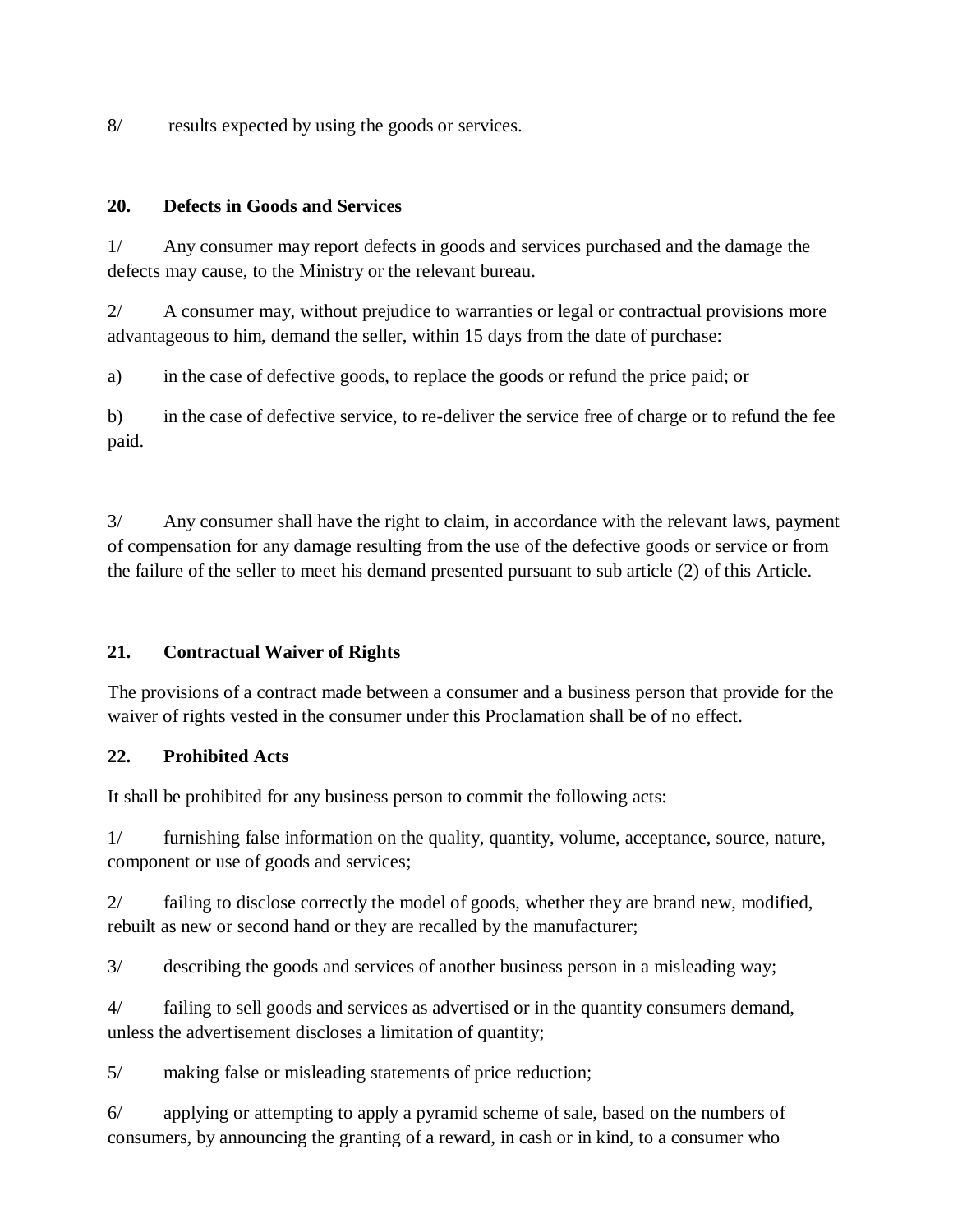purchases goods or service or makes financial contribution and where other consumers through his salesmanship purchase the goods or the service or make financial contribution or enter into the sales scheme;

7/ failing to meet a warranty obligation entered in connection with the sale of goods or service;

8/ misrepresenting the need for repair or replacement of parts of goods as though not needed;

9/ delivering a service below the standard recognized in the business or with deficiency;

10/ making available for sale or selling goods which is dangerous to human health and safety, the source of which is not known, or which is substandard, poisoned, expired or adulterated;

11/ committing any fraudulent or confusing act in any transaction of goods or service;

12/ refusing to sell goods or service unless for the purpose of protecting the rights of the consumer;

13/ making available for sale or selling goods or services without using standard marks while the use of such standard marks is a requirement;

14/ selling goods or service at a price above the price affixed to the goods or the price posted in the business premises;

15/ falsifying the country of origin of goods;

16/ unduly favoring one consumer over the other;

17/ subjecting a consumer to purchase goods or service not desired in order to sell another goods or service; 18/ using any unlawful instrument of measurement.

# **SECTION TWO**

# **DISTRIBUTION OF GOODS AND SERVICES**

# **23. Regulating the Distribution of Goods and Services**

1/ The Ministry and bureaus in collaboration with other appropriate bodies shall ban the distribution of goods and services that do not fulfill the standards of health and safety.

2/ The Ministry in collaboration with other appropriate bodies may conduct quality inspection of locally manufactured or imported goods.

3/ The Ministry and the bureaus shall inspect any acts of hoarding or diverting of goods.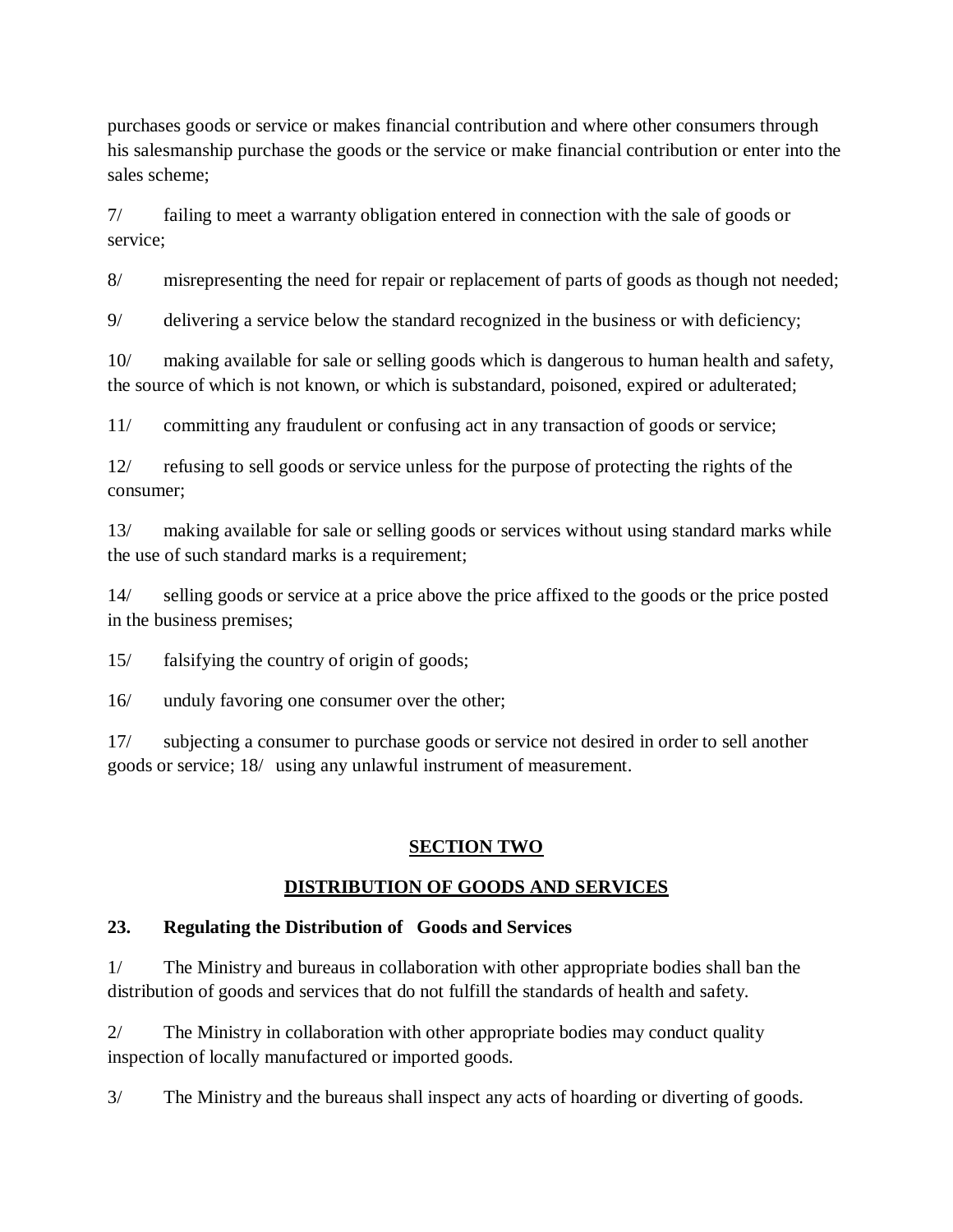4/ The Ministry or the bureaus shall in consultation with other appropriate bodies cause the disposal of goods that are spoiled and are dangerous to human health and safety.

5/ The Ministry and the bureaus shall have the powers to implement the provisions of this Part other than those falling under the jurisdiction of the Authority.

# **24. Hoarding and Diverting of Goods**

1/ The hoarding or diverting of goods that have been declared by a public notice issued by the Ministry as scarce in the market shall be prohibited:

a) in the case of a business person, contrary to regular commercial practices; or

b) in the case of a person other than a business person, in the quantity beyond that of personal or family consumption.

2/ Goods are presumed to have been hoarded or diverted contrary to regular commercial practices, where the value of the goods is not less than twenty five per cent of the capital of the business person and where:

a) in the case of imported goods, other than those being used as raw materials or inputs for further processing by the importer himself, the goods have not been made available for sale within three months from the date of completion of customs formalities;

b) in the case of locally produced goods, other than those being used as raw materials or inputs for further processing by the producer himself, have not been made available for sale within two months from the date of production; or

c) in the case of goods bought by a wholesaler or a retailer, the goods have not been made available for sale within one month from the date of purchase.

3/ Notwithstanding the non fulfillment of the conditions stipulated under sub-article (2) of this Article, goods found while being transported by any means of transportation outside the authorized distribution route shall be presumed to have been hoarded or diverted.

4/ Any person other than a business person may not transport or cause the transportation of goods, declared by a public notice issued by the Ministry as scarce in the market and the quantity of which is beyond that of personal or family consumption, outside the authorized distribution route.

5/ For the application of this Article, an acceptable amount of personal or family consumption of goods and allowable storage time shall be determined by a public notice to be issued by the Ministry.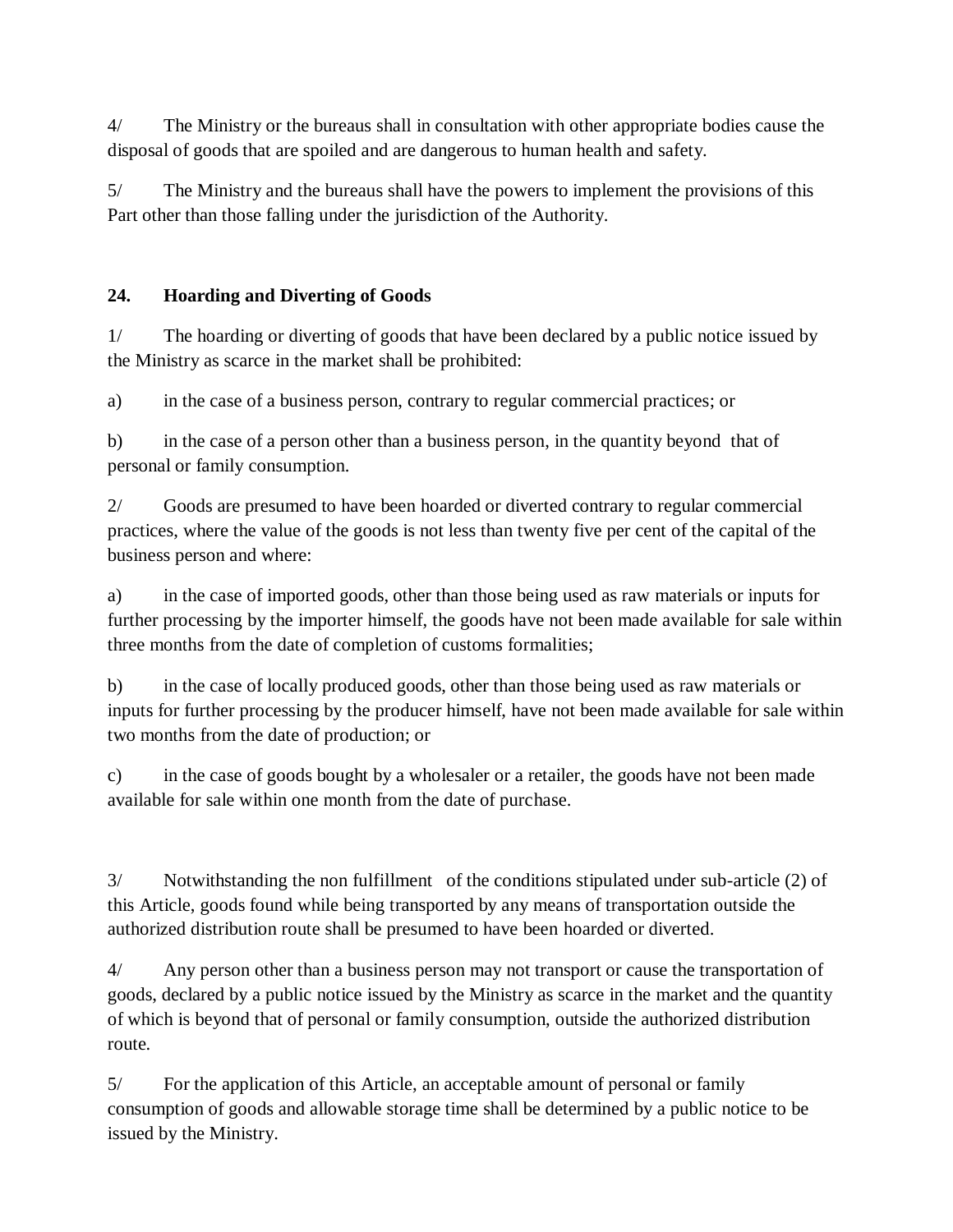6/ The provisions of this Article may not be applicable with respect to the storage of agricultural products by peasant farmers.

25. Regulating Prices of Basic Goods and Services

1/ The Ministry, when deemed necessary, shall submit to the Council of Ministers its study on basic goods and services that shall be subject to price regulation and upon approval announce their list and prices by a public notice.

2/ It shall be prohibited to sell or attempt to sell basic goods or services beyond the price fixed by the government and announced by a public notice.

# **26. Distribution of Basic Goods**

The Ministry in consultation with other concerned government organs may determine the conditions of distribution, sale and movement of basic goods and services and, as may be necessary, order business persons to replenish stocks of same.

# **PART FOUR**

# **TRADE COMPETITION AND CONSUMERS PROTECTION AUTHORITY, FEDERAL TRADE COMPETITION AND CONSUMERS PROTECTION APPELLATE**

# **TRIBUNAL AND REGIONAL CONSUMERS PROTECTION JUDICIAL ORGANS AND APPELLATE TRIBUNALS**

# **27. Establishment of the Authority**

1/ Trade Competition and Consumers Protection Authority (hereinafter referred to the "Authority") is hereby established as an autonomous federal government body having its own legal personality.

2/ The Authority shall be accountable to the Ministry.

3/ The Authority shall be governed by this Proclamation.

# **28. Organization of the Authority**

The Authority shall have:

1/ a Director General and, as may be necessary, Deputy Director Generals to be appointed by the Prime Minister up on the recommendation of the Minister;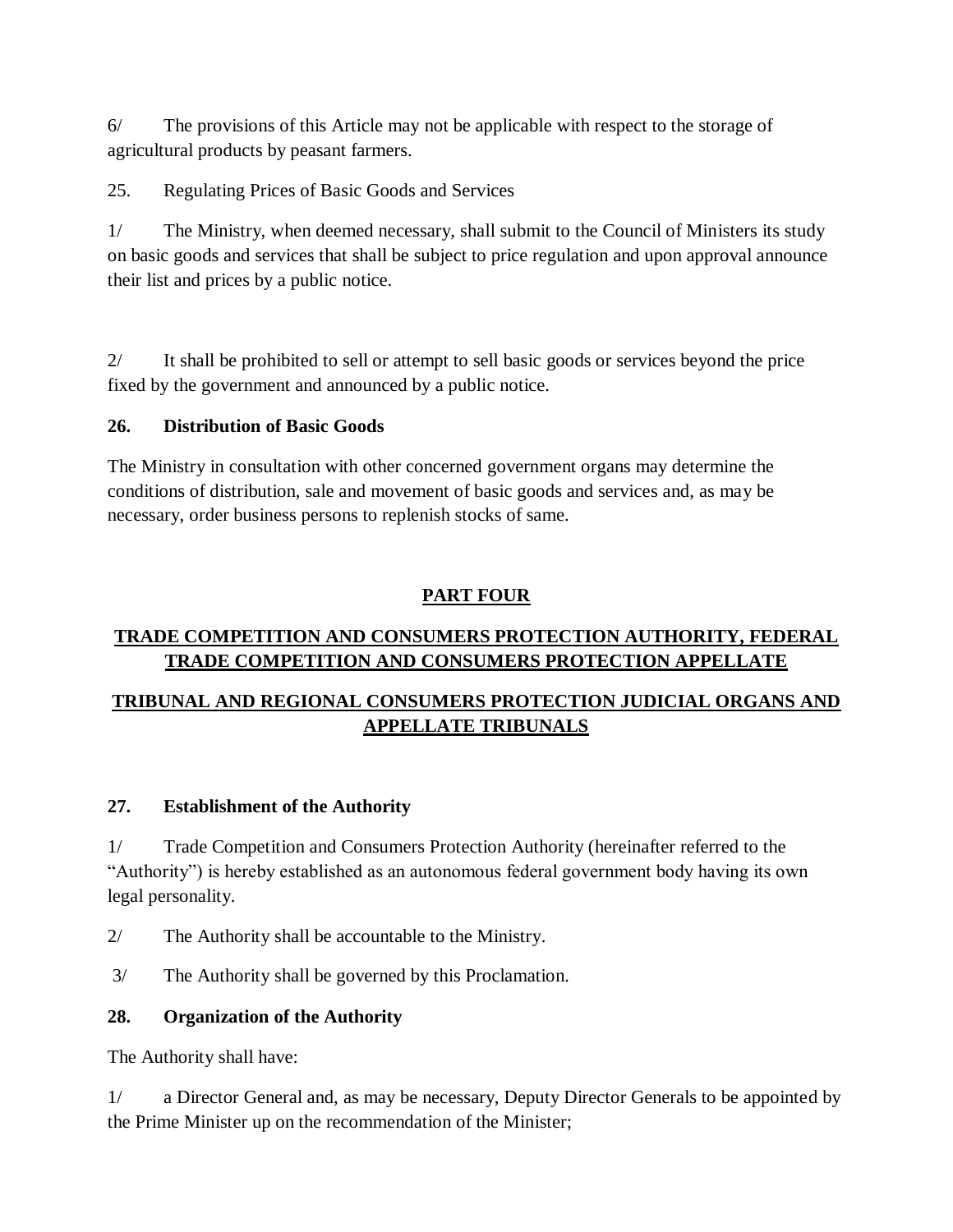2/ judges to be appointed in accordance with Article 35(1) of this Proclamation;

3/ investigative officers conducting investigation and prosecutors instituting an action in accordance with this Proclamation; and

4/ the necessary staff.

# **29. Head Office**

The Authority shall have its head office in Addis Ababa and may have branch offices elsewhere, as may be necessary.

# **30. Powers and Duties of the Authority**

Without prejudice to other provisions of this Proclamation, the Authority shall have the powers and duties to:

1/ take appropriate measures to increase market transparency;

2/ take appropriate measures to develop public awareness on the provisions of this Proclamation and its implementation;

3/ receive, and decide on, merger notifications in accordance with the provisions of this Proclamation;

4/ undertake study and research in connection with trade competition and consumer protection, and initiate policy proposals;

5/ regularly announce to consumers goods banned by the government or at the international level from being consumed or sold;

6/ organize various education and training forums and provide education and training in order to enhance the awareness of consumers;

7/ ban advertisements of goods and services which are inconsistent with health and safety requirements or with this Proclamation when it is aware of them by itself or when it is reported to it by any person, and order the issuance of announcements of corrections for such advertisements, in the methods the advertisements were made at the expense of the person in whose interest they were made;

8/ protect consumers from unfair practices of business persons;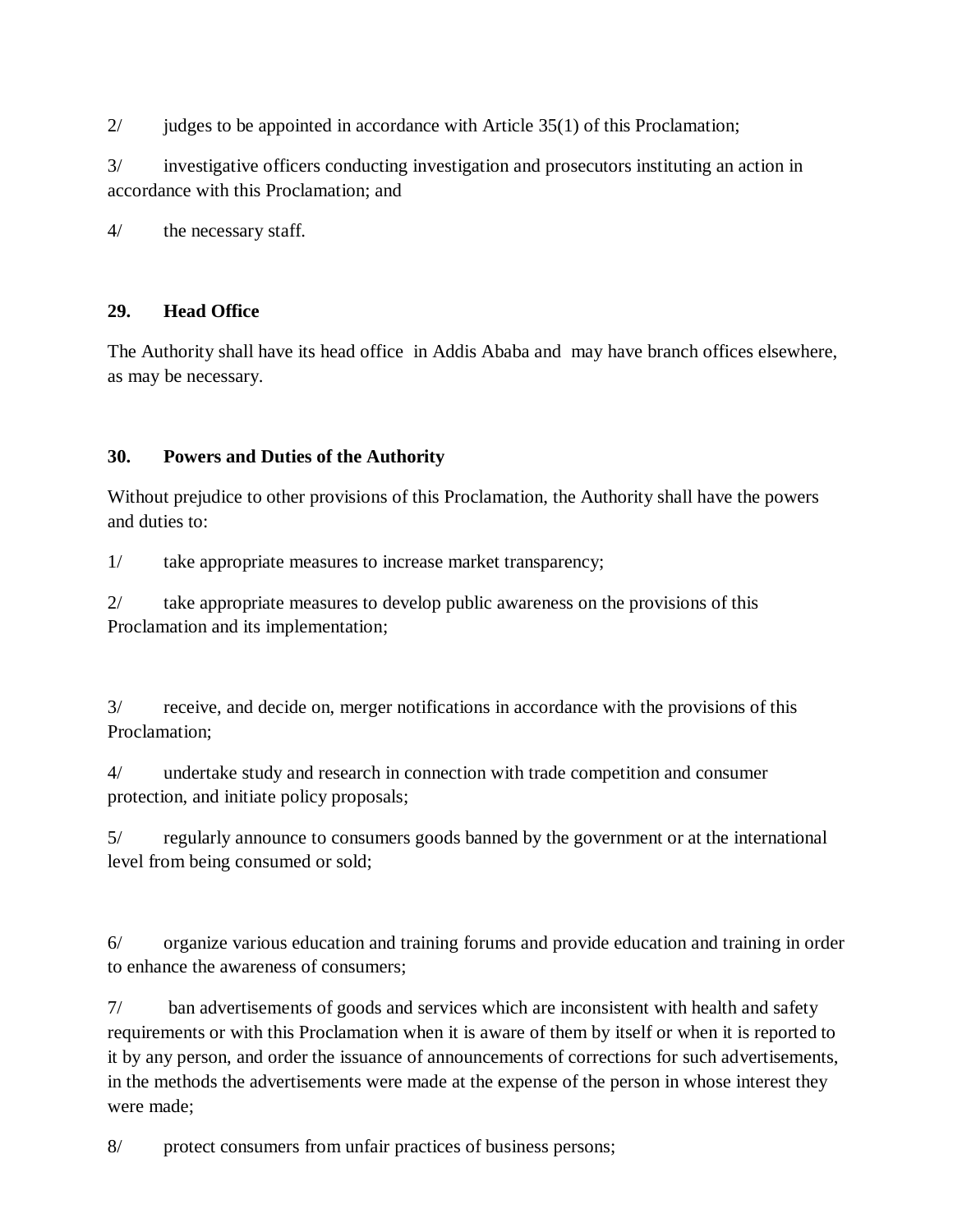9/ organize judicial organs with jurisdiction on issues of trade competition and consumers protection in accordance with the provisions of this Proclamation;

10/ establish procedure enable to resolve disputes arised between traders or consumers and traders by mutual agreement and negotiation;

11/ provide support to industrial self-regulation in order to enable various industrial sectors regulate anti-competitive and unfair trade practices;

12/ provide secretarial and other services to the Federal Trade Competition and Consumers Protection Appellate Tribunal established under Article 33 of this Proclamation;

13/ give necessary advice and support to the concerned regional organs with respect to consumer protection;

14/ establish relationship and cooperation with domestic and foreign institutions having similar objectives,

15/ own property, enter into contracts, sue and be sued in its own name;

16/ perform such other related activities conducive for the attainment of its objectives.

# **31. Powers and Duties of the Director General**

1/ The Director General of the Authority shall be the chief executive officer of the Authority and shall direct and administer the activities of the Authority.

2/ Without prejudice to the generality of sub-article (1) of this Article the Director General shall have the powers and duties to:

a) ascertain the proper implementation of the powers and duties of the Authority provided under Article 30 and Article 32 of this Proclamation;

b) employ and administer employees of the Authority based on the principles of the federal civil service laws;

c) represent the Authority in its dealings with third parties.

3/ The Director General may delegate part of his powers and duties to other officers and employees of the Authority to the extent necessary for the efficient performance of the activities of the Authority.

# **32. Powers and Duties of the Adjudicative Benches of the Authority**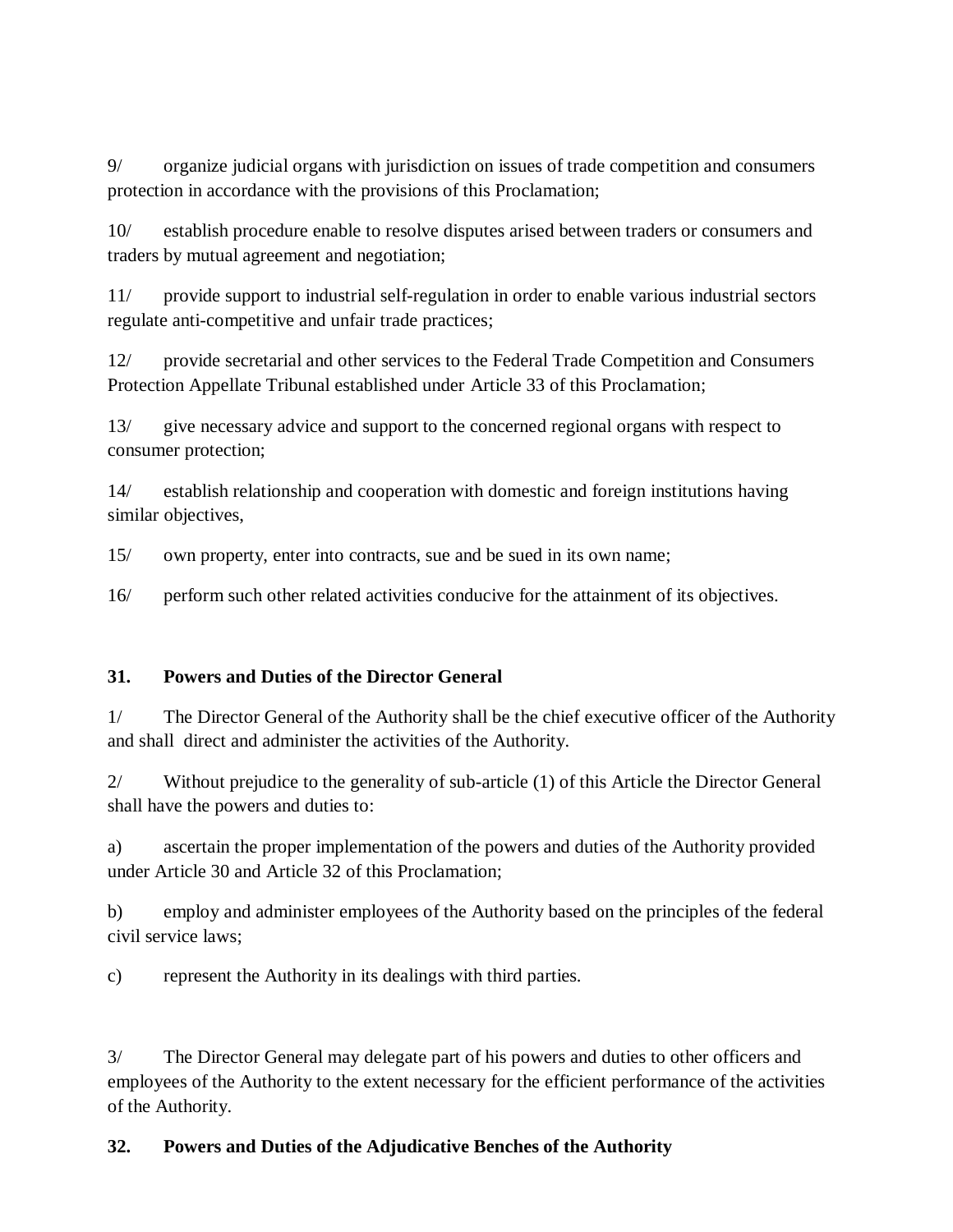1/ The adjudicative benches of the Authority shall have judicial power:

a) to take administrative measures and impose fines in accordance with Article 42 of this Proclamation on a business person or any person other than a business person who violates prohibitions provided under Part Two of this Proclamation;

b) to order payment of compensation in accordance with the relevant laws to business persons victimized by acts of unfair competition committed in violation of the provisions of Part Two of this Proclamation; and

c) to order compensation in accordance with the relevant laws to consumers victimized by transactions conducted in the Addis Ababa or the Dire Dawa city administrations in violation of consumers prot ection provisions stipulated under Part Three of this Proclamation.

2/ The administrative measures to be taken pursuant to sub-article  $(1)$  (a) of this Article may include ordering:

a) the discontinuation of the act pronounced unfair;

b) the taking of any other appropriate measure that enables to reinstate the victims competitive position; or

c) the suspension or revocation of the business license of the offender.

# **33. Federal Trade Competition and Consumer Protection Appellate Tribunal**

1/ The Federal Trade Competition and Consumer Protection Appellate Tribunal (hereinafter the "Federal Appellate Tribunal") is hereby established.

2/ The Federal Appellate Tribunal shall have the power to hear and decide on appeals against:

a) decisions of the Authority to prohibit and revoke merger approvals and to ban commercial advertisements; and

b) decisions of the adjudicative benches of the Authority.

3/ The Federal Appellate Tribunal may, upon examining an appeal submitted to it pursuant to sub-article (2) of this Article, confirm, reverse or vary the decision, or remand the case, with necessary instructions, to the Authority or the adjudicative bench of the Authority, as the case may be.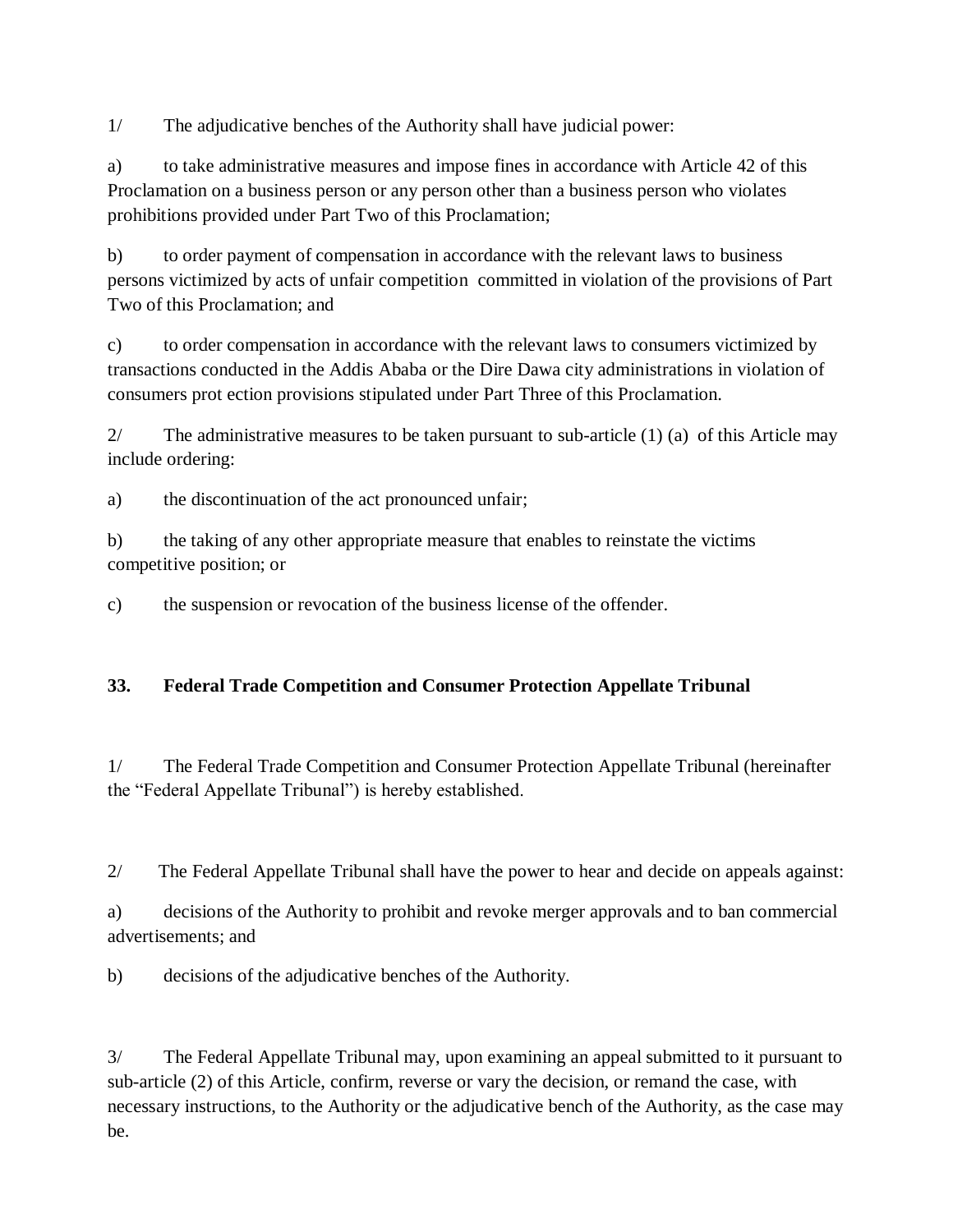# **34. Regional Consumers Protection Judicial Organs**

Each region may, when necessary, establish consumers protection judicial organ and appellate tribunal.

# **35. Appointment and Independent of Judges**

1/ Each adjudicative bench of the Authority as well as the Federal Appellate Tribunal shall have one presiding judge and two judges to be appointed by the Prime Minister.

2/ Judges to be appointed pursuant to sub-article (1) of this Article shall have the necessary professional qualification, educational background and experience needed for the post.

3/ Judges appointed pursuant to sub-article (1) of this Article shall be independent of any interference or instructions by any person with regard to cases they adjudicate.

# **PART FIVE**

# **CONDUCTING INVESTIGATION, INSTITUTION OF ACTION AND ADJUDICATION**

# **36. Conducting Investigation**

1/ The Authority shall conduct investigations where there is sufficient ground to suspect, based on its own information or information given to it by any person, that an offence has been committed:

a) anywhere, entailing administ rative measures and administ rative penalty pursuant to Article 32 and Article 42 or criminal penalty pursuant to sub-article (1) or (7) of Article 43 of this Proclamation; or

b) in the Addis Ababa or the Dire Dawa city administrations, entailing criminal penalty pursuant to sub-article (2),(3), (4),(5) or (6) of Article 43 of this Proclamation.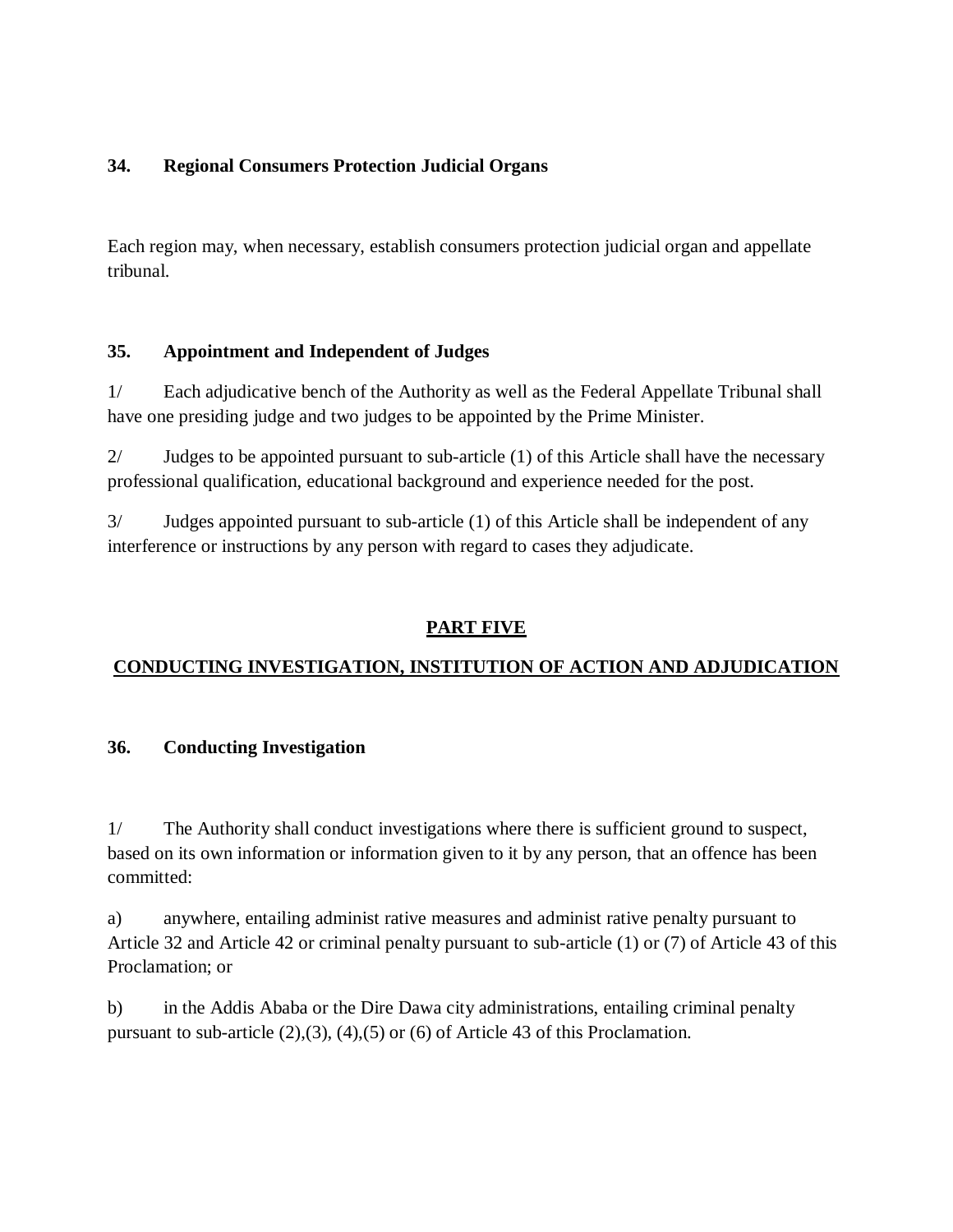2/ If the Authority finds it necessary, in conducting its investigation activities, it may order the police forces under the Federal Police Commission, the Addis Ababa City Administration Police Commiss ion or the Dire Dawa City Administration Police Comm ission.

3/ A search or seizure order requested by an investigation officer of the Authority shall be granted by an adjudicative bench of the Authority in accordance with the relevant provisions of the Criminal Procedure Code.

4/ An investigation officer of the Authority may, while conducting investigation:

a) enter into the business premises of the suspect or any other place where goods are stored or stop a vehicle loaded with goods and conduct search;

b) take samples of goods necessary for the investigation;

- c) examine and take copies of records and documents kept in any form;
- d) seize goods illegally stored or being transported or seal their storage or container.

5/ Any investigation officer of the Authority shall show the authorization issued to him to conduct investigation to the owner or representative of the business establishment, storage or vehicle subjected to the investigation.

6/ The owners, officials and employees of business establis hments shall have the obligation to cooperate in the conduct of investigations in accordance with this Article.

# **37. Institution of Action**

1/ An action:

a) for taking administrative measures and imposing administrative penalty by the adjudicative bench of the Authority; or

b) for imposing criminal penalty by the competent federal court;

shall be instituted by a prosecutor of the Authority based on the findings of an investigation conducted pursuant to Article 36 of this Proclamation.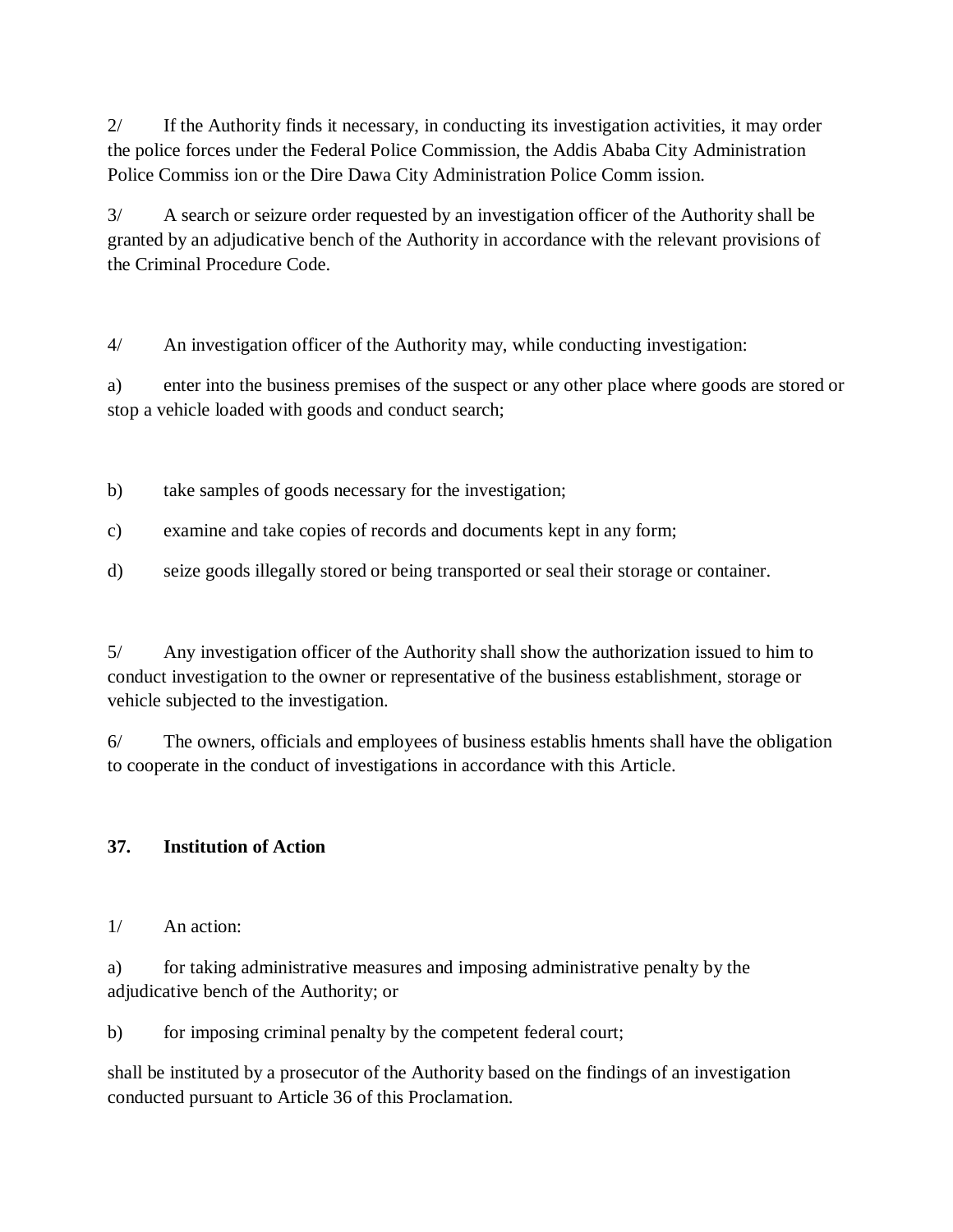2/ Any business person who has sustained damages arising from an act of unfair competition and claims payment of compensation may institute an action before the adjudicative bench of the Authority.

3/ Any consumer who claims payment of compensation pursuant to Article 14 of this Proclamation may institute an action before an adjudicative bench of the Authority in the case of a transaction conducted in the Addis Ababa or the Dire Dawa city administrations or before the regional consumer protection judicial organ in the case of a transaction conducted in a region.

4/ The provisions of the Criminal Code on discontinuance and extinction of prosecution and penalty shall also apply to the institution of an action pursuant to sub-article (1) (a) of this Article.

# **38. Adjudication**

1/ The adjudicative benches of the Authority, the Federal Appellate Tribunal, regional consumers protection judicial organs and regional appellate tribunals shall have the powers, in discharging their judicial functions:

a) to order any person to furnish information and submit documents that may be required;

b) to summon any witness to appear and testify;

c) to execute their decisions and orders;

d) to order the police or any other appropriate organ; and

e) to order the attachment, seizure and sale of goods.

2/ An adjudicative bench of the Authority shall consider the following factors in determining administrative penalty or administrative measure:

a) the nature, duration, gravity and extent of the offence;

b) the damage suffered as a result of the offence;

c) the market circumstances in which commission of the offence took place;

d) the benefit derived from the offence;

e) the economic status of the offender;

f) the degree to which the offender cooperated with the Authority during the investigation; and

g) the previous behavior and criminal records of the offender.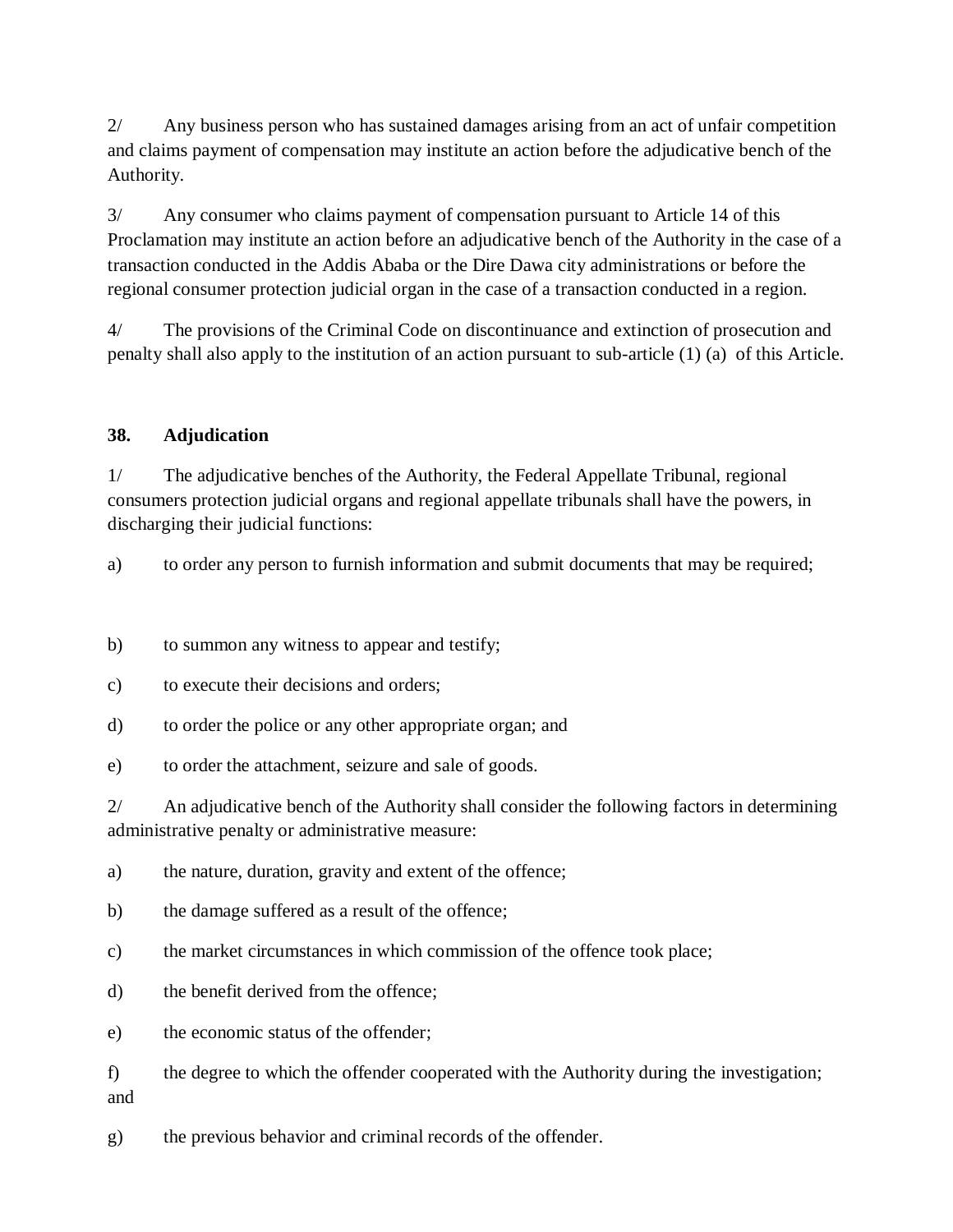# **39. Appeal**

1/ Any person aggrieved by the decision of the Authority to prohibit merger or to revoke merger approval or to ban a commercial advertisement or by any decision of an adjudicative bench of the Authority may appeal to the Federal Appellate Tribunal within 30 days from the date of the decision.

2/ The decision of the Federal Appellate Tribunal on an appeal submitted to it pursuant to sub-article (1) of this Article shall be final; provided, however, that a party that claims the existence of mistake on question of law regarding a decision passed pursuant to Article 33(3) of this Proclamation may lodge his appeal to the Federal Supreme Court within 30 days from the date of the decision.

# **40. Adjudication Fees**

1/ Any person other than government organ shall pay adjudication fee to institute an action before the adjudicative bench of the Authority or to lodge an appeal before the Federal Appellate Tribunal.

2/ The adjudication tariff shall be determined by the Council of Ministers.

41. Applicability of Procedural Laws

The provisions of the Civil Procedure or the Criminal Procedure Codes shall, as may be appropriate, be applicable in conducting adjudication pursuant to this Proclamation.

# **PART SIX**

# **MISCELLANEOUS PROVISIONS**

# **42. Administrative Penalties**

1/ Any business person who violates the provision of Article 5 of this Proclamation shall be punished with a fine from 5% up to 10% of his annual turnover.

2/ Any business person who violates the provisions of sub-article (1) or (2) of Article 7 of this Proclamation shall be punished with a fine of 10% of his annual turnover.

3/ Any business person who violates the provisions of Article 8 of this Proclamation shall be punished with a fine from 5% up to 10% of his annual turnover.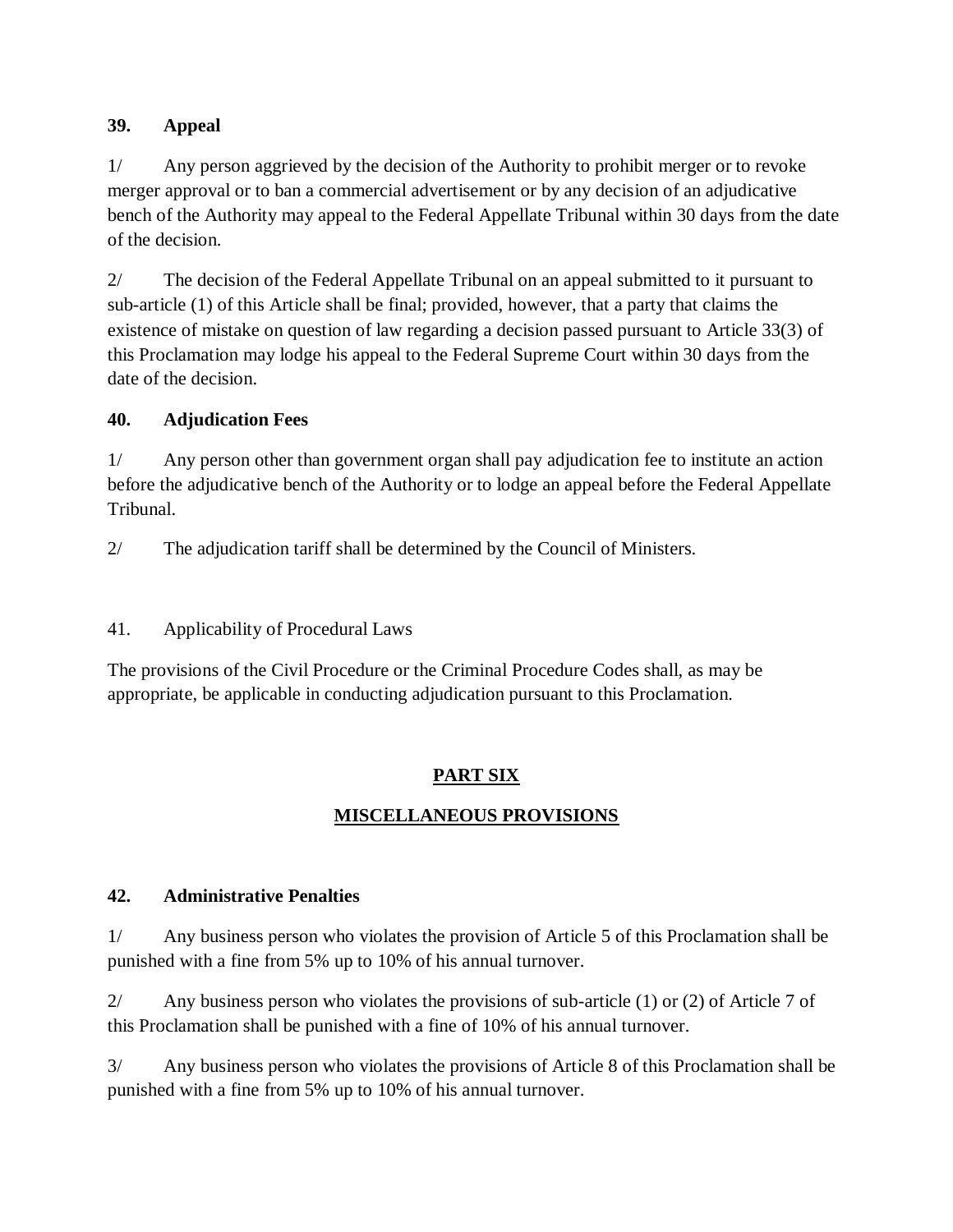4/ Any business person who participates in a merger in violation of the provisions from Article 9 to Article 13 of this Proclamation shall be punished with a fine from 5% up to 10% of his annual turnover.

5/ Where the direct or indirect participation of a person other than a business person in the offences mentioned from sub-article (1) to (4) of this Article has been ascertained, he shall be punished with a fine from Birr 10,000 to Birr 100,000.

6/ If a person who participated in the commission of an offence provided for under subarticle (2) of this Article gives adequate information, that may not otherwise be obtained, on the commission of the offence and the role of the major participants, the Authority may exempt the person from prosecution pursuant to this Proclamation.

# **43. Criminal Penalties**

1/ Any business person or any person other than a business person who fails to observe, administrative measure ordered by the adjudicative bench of the Authority pursuant to Article 32(1)(a) of this Proclamation or, penalty imposed by the Federal Appellate Tribunal pursuant to Article 33(3) of this Proclamation or, decision or order of the Federal Supreme Court in its appellate jurisdiction pursuant to Article 39(2) of this Proclamation,shall be guilty of a criminal offence and punishable with rigorous imprisonment from1 year to 5 years.

2/ Any business person who violates Article 22(6) or (10) of this Proclamation shall be punished with a fine from 7% up to 10% of his annual turnover and with rigorous imprisonment from 3 years to 7 years.

3/ Any business person who violates any of the provisions of Article 22 of this Proclamation other than sub-article (6) and (10) shall be punished with a fine from 5% up to 10% of his annual turnover and with rigorous imprisonment from 1 year to 5 years.

4) Any business person who has been found hoarding or diverting or transporting goods in violation of Article 24 of this Proclamation shall, in addition to confiscation of the goods, be punished with a fine from 5% up to 10% of his annual turnover and with rigorous imprisonment from 1 year to 5 years.

5) Any driver of a vehicle who participated in hoarding or diverting or illegally transporting goods in violation of Article 24 of this Proclamation shall be punished with a fine from Birr 10,000 to Birr 50,000. The vehicle shall be confiscated with the goods if it is constructed, adopted or fitted with a compartment to conceal goods or the owner of the means of transport, being aware of the illegal transportation, fails to take appropriate measure to prevent or stop the commission of the act.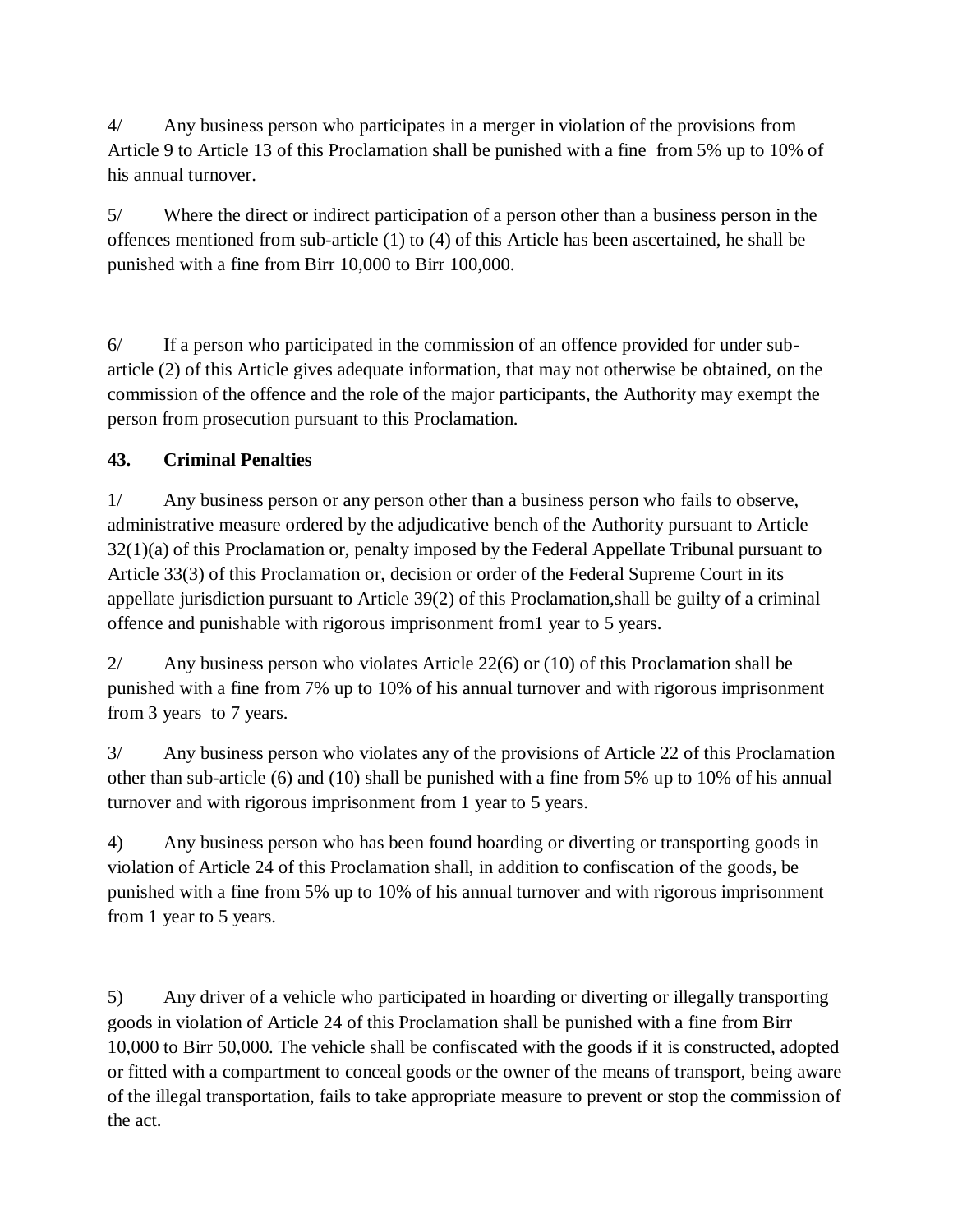6) Any business person or any person other than a business person who violates the provisions of this Proclamation other than those provided from sub-article (1) to (5) of this Article or the provisions of regulations, directives or public notice issued to implement this Proclamation shall be punished with a fine from Birr 5,000 to Birr 50,000 and with simple imprisonment.

7/ Any person who opposes, obstructs or unduly influences an investigation process of the Authority shall be guilty of a criminal offence and be punished with simple imprisonment.

8/ The federal court hearing a criminal action regarding an offence committed in violation of sub-article (1) of this Article may not have the power to examine the merit of the decision of the adjudicative bench of the Authority other than examining the observance or non-observance of the administrative measure or penalty imposed by the bench.

9/ The criminal penalty imposed pursuant to sub-article (1) and (8) of this Article may not affect the execution of the administrative measures taken, and the penalty imposed, by the adjudicative bench of the Authority.

# **44. Budget**

The budget of the Authority shall be allocated by the government.

# **45. Books of Accounts**

1/ The Authority shall be keep complete and accurate books of accounts.

2/ The books of accounts and financial documents of the Authority shall be audited annually by the Federal Auditor General or by an auditor designated by him.

# **46. Power to Issue Regulations and Directives**

1/ The Council of Ministers may issue regulations necessary for the implementation of this Proclamation.

2/ The Ministry may issue directives and public notices necessary for the implementation of this Proclamation and regulations issued pursuant to sub-article (1) of this Article.

# **47. Repealed Laws**

1/ The Trade Practice and Consumers Protection Proclamation No. 685/2010 is hereby repealed.

2/ No law or customary practice may, in so far as it is inconsistent with this Proclamation, be applicable with respect to matters provided for by this Proclamation.

# **48. Transitory Provisions**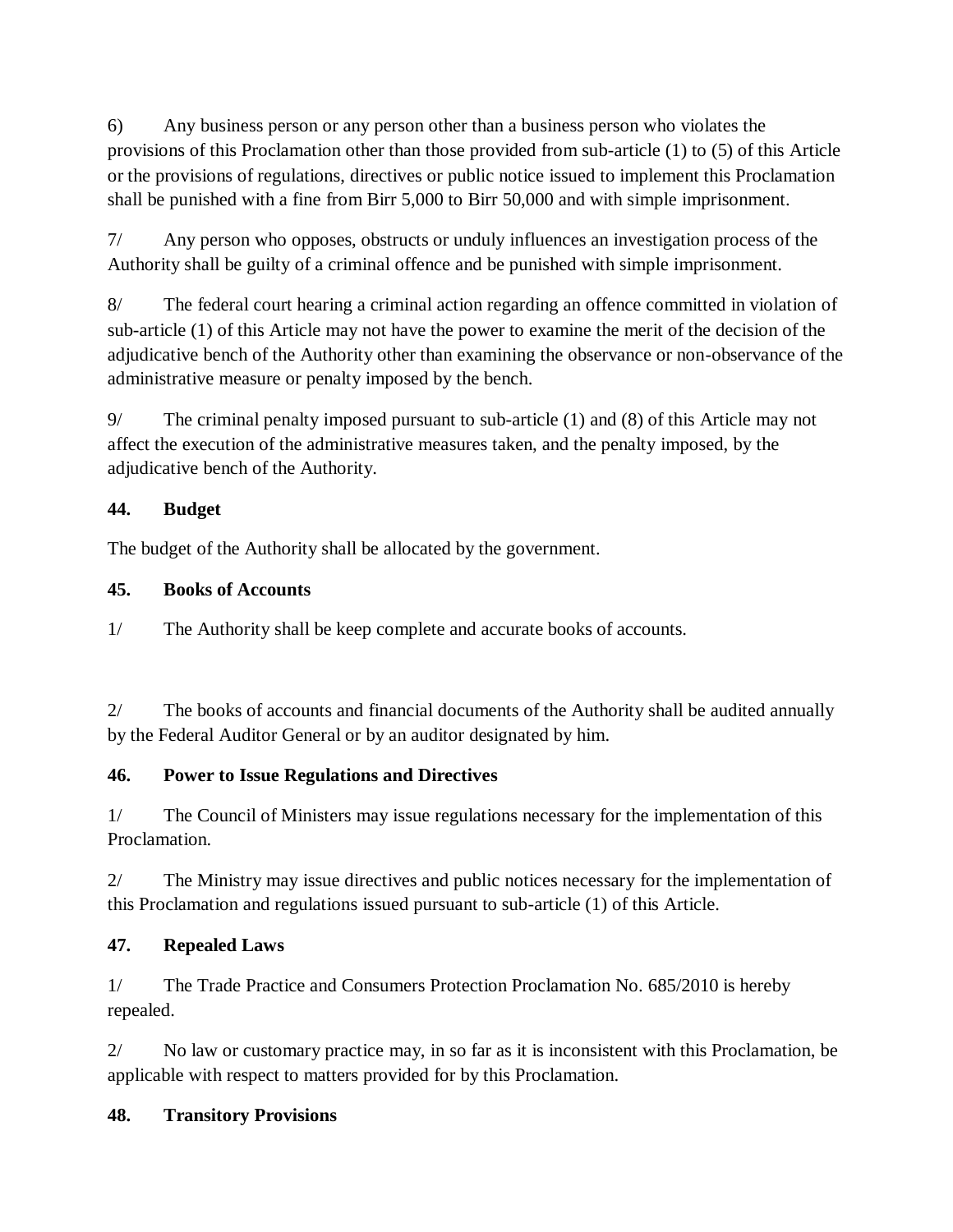1/ Directives and public notices issued pursuant to the Trade Practice Proclamation No. 329/2003 and the Trade Practice and Consumers Protection Proclamation No. 685/2010 shall remain in force until they are replaced by directives and public notices to be issued pursuant to this Proclamation.

2/ Cases pending before the Trade Practice and Consumers Protection Authority pursuant to the Trade Practice Proclamation No.329/2003 and the Trade Practice and Consumers Protection Proclamation No.685/2010 shall be handled by the Authority in accordance with this Proclamation.

# **49. Effective Date**

This Proclamation shall enter into force on the date of publication in the Federal Negarit Gazette.